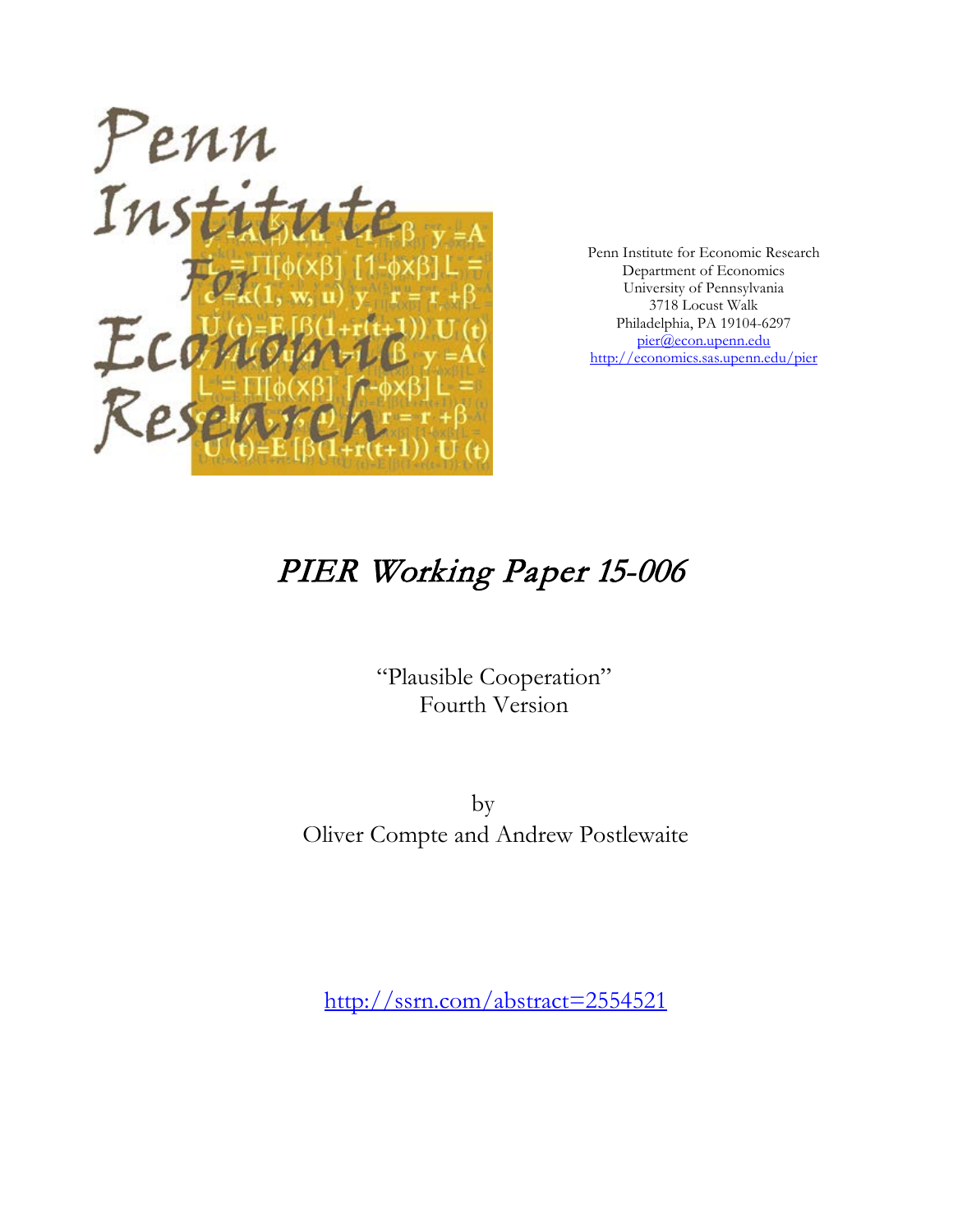# Plausible Cooperation<sup>∗</sup>

Olivier Compte PSE, Paris Andrew Postlewaite University of Pennsylvania

December 2010, This version January 2015

#### Abstract

There is a large repeated games literature illustrating how future interactions provide incentives for cooperation. Much of the earlier literature assumes public monitoring. Departures from public monitoring to private monitoring that incorporate differences in players' observations may dramatically complicate coordination and the provision of incentives, with the consequence that equilibria with private monitoring often seem unrealistically complex or fragile. We set out a model in which players accomplish cooperation in an intuitively plausible fashion. Players process information via a mental system — a set of psychological states and a transition function between states depending on observations. Players restrict attention to a relatively small set of simple strategies, and consequently, might learn which perform well.

## 1. Introduction

Cooperation is ubiquitous in long-term interactions: we share driving responsibilities with our friends, we offer help to relatives when they are moving and we write joint papers with our colleagues. The particular circumstances of an agent's interactions vary widely across the variety of our long-term relationships but the mechanics of cooperation are usually quite simple. When called upon, we do what the relationship requires, typically at some cost. We tend to be upset

<sup>∗</sup>Compte: Paris School of Economics, 48 Bd Jourdan, 75014 Paris (e-mail: compte@enpc.fr); Postlewaite: Department of Economics, 3718 Locust Walk, University of Pennsylvania, Philadelphia, PA 19104-6207 (e-mail: apostlew@econ.upenn.edu). This paper is a substantially revised version of earlier working papers: "Repeated Relationships with Limits on Information Processing", "Effecting Cooperation" and a previous version of the current paper. We thank Ted Bergstrom, Larry Samuelson, Alvaro Sandroni and the participants at many seminars at which this paper was presented for helpful comments. A large part of this work was done while Postlewaite visited the Paris School of Economics; their hospitality is gratefully acknowledged. The authors thank the Gould Foundation for financial support, and Postlewaite thanks the National Science Foundation for financial support.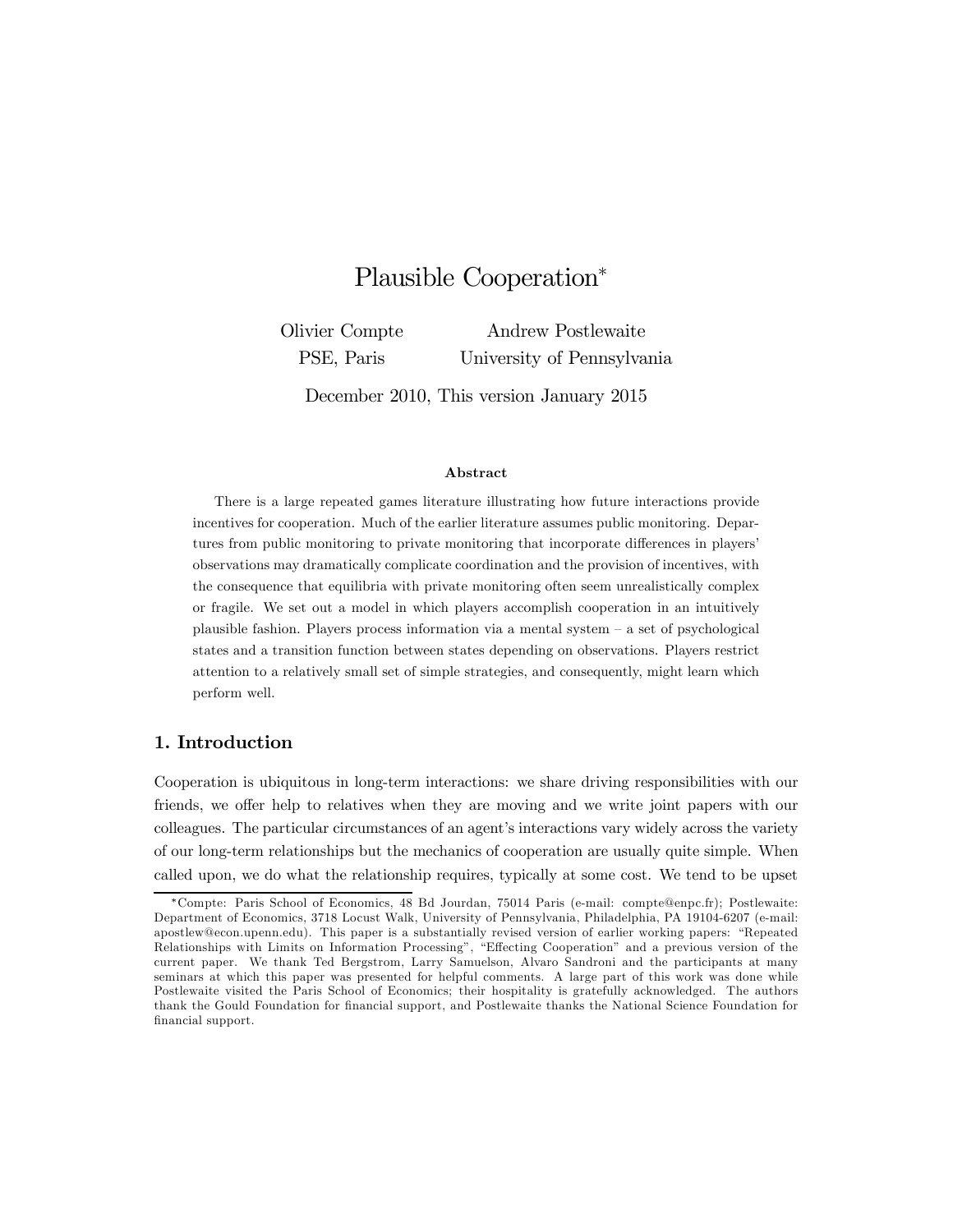if our partner seems not to be doing his part and our willingness to cooperate diminishes. We may be forgiving for a time but stop cooperating if we become convinced the relationship is one-sided. We sometimes make overtures to renew the relationship when opportunities arise, hoping to restart cooperation. Incentives to cooperate stem from a concern that the relationship would temporarily break down, while incentives to be less cooperative when the relationship feels one-sided stem from the fear of being taken advantage of by a noncooperative partner. Such simple behavior seems to be conducive to cooperation under a broad range of circumstances, including those in which we get only a noisy private signal about our partner's efforts in the relationship, that is, when our partner does not always know if we are less than satisfied with their effort.

Despite the fundamental importance of cooperation in understanding human interaction in small or large groups, the theory of repeated games, while providing important insights about repeated interactions, does not capture the simple intuition in the paragraph above. When signals are private, the quest for "stable" rules of behavior (or equilibria) typically produces strategies that are finely tuned to the parameters of the game (payoffs, signal structure), $1$  or to the assumed sequencing/timing of actions and signals.2 These "rules of behavior" fail to remain stable when the parameters of the game are changed slightly.<sup>3</sup> Their robustness to changes in timing is typically not addressed, nor is their plausibility. We propose an alternative theory/description of how strategic players accomplish cooperation via realistic and intuitively plausible behavior.

A descriptively plausible theory of cooperation should have realistic strategies. A strategy is a complex object that specifies behavior after all possible histories, and the number of possible histories increases exponentially with the number of interactions. If I and my spouse alternate

<sup>&</sup>lt;sup>1</sup> See in particular the belief free literature in repeated games (Piccione (2002) and Ely and Valimaki (2002)).

<sup>&</sup>lt;sup>2</sup>Repeated relationships are typically modeled as a stage game played repeatedly, with the players choosing actions simultaneously in the stage game. In reality, the players may be moving sequentially and the signals they get about others' actions may not arrive simultaneously. The choice to model a repeated relationship as simultaneous play is not based on a concern for realism, but for analytic convenience. A plausible theory of cooperation should not hinge on the fine details of the timing of actions: we should expect that behavior that is optimal when play is simultaneous to be optimal if players were to move sequentially.

<sup>&</sup>lt;sup>3</sup>Fundamental to the standard approach to repeated games with private signals is the analysis of incentives of one party to convey to the other party information about the private signals he received, either directly (through actual communication), or indirectly (through the action played). Conveying such information is necessary to build punishments that generate incentives to cooperate in the first place.

Incentives to convey information, however, are typically provided by making each player indifferent between the various messages he may send (see Compte (1998) and Kandori and Matsushima (1998)), or the various actions he may play (belief free literature). There are exceptions, and some work such as Sekiguchi (1997) or Compte (2002) does have players provided with strict incentives to use their observation. But, these constructions rely on fine tuning some initial uncertainty about the opponent's play (as in the work of Bagwell (1995)).

Finally, when public communication is allowed and signals are not conditionally independant, strict incentives to communicate past signals truthfully may be provided (Kandori and Matsushima (1998)), but the equilibrium construction relies on simultaneous communication protocols.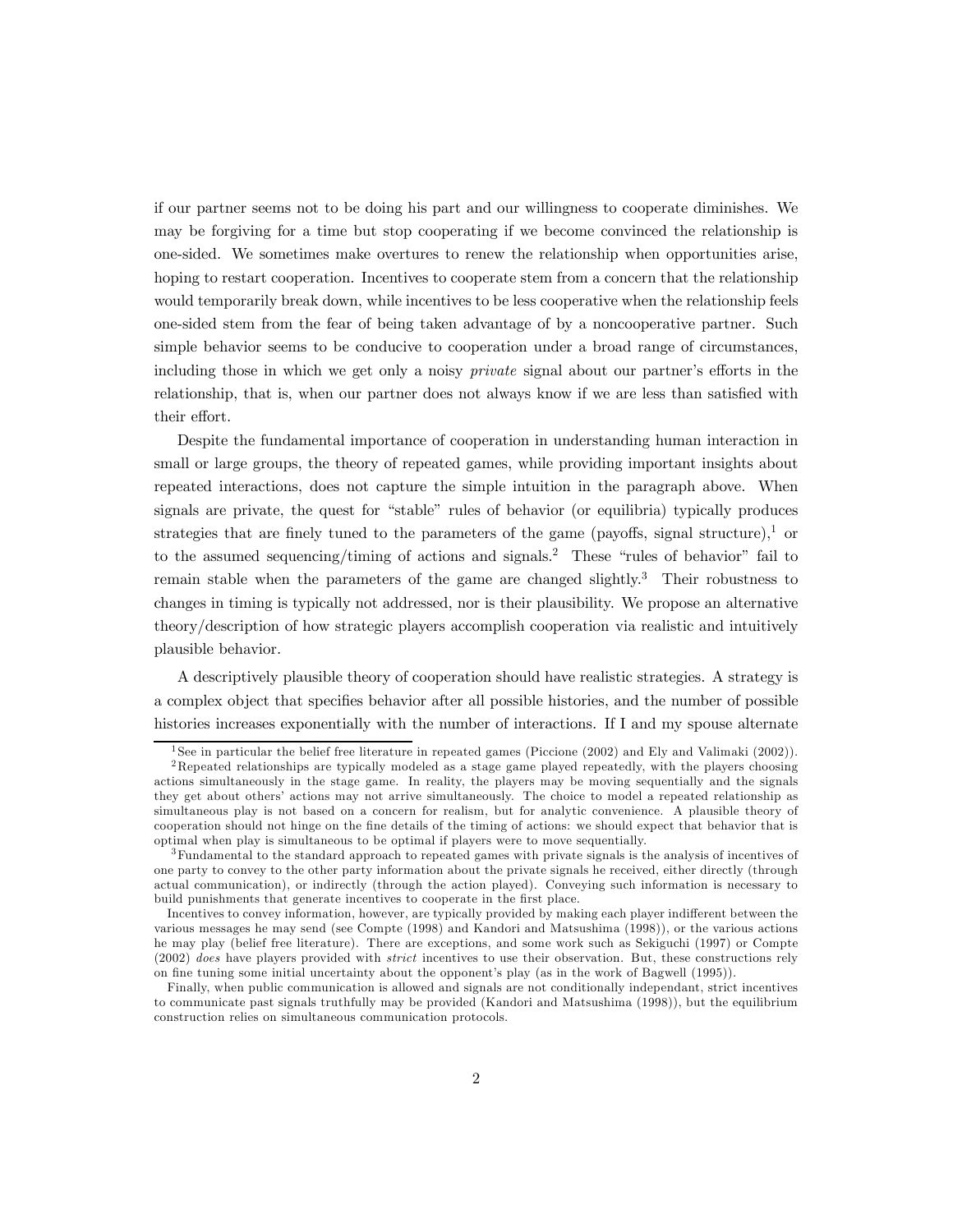cooking dinner and whoever cooks can either shirk or put in effort each time they cook, there will be approximately a billion possible histories after one month. For each of these billion histories, both I and my spouse will have received imperfect signals about the effort put in by the other on the nights they cooked, and for each of the histories, I must decide whether or not to put in effort the next time I cook. It is inconceivable that I recall the precise history after even a month let alone after several years.

A more realistic description is that I rely on some summary statistic in deciding whether or not to put in effort — the number of times it seemed effort was put in over the past several times my spouse cooked, for example. In this way, histories are catalogued in a relatively small number of equivalence classes or states.<sup>4</sup> The pooling of histories into classes is intuitively plausible – not just a mathematically convenient pooling, and my action today depends only on the equivalence class containing the history. The strategies we consider will conform to these desiderata.

A second property of a plausible theory of cooperation is that the equilibrium behavior should be consistent with agents coming to that behavior. In the standard approach to repeated games there is typically no realistic story of how players would arrive at the proposed equilibrium strategies. It seems extremely implausible that players could compute appropriate strategies through introspection in repeated games with private signals.5 Equilibrium strategies in such a setting typically rely on my knowing not only the distribution of signals I receive conditional on the other player's actions, but also on the distribution of his signals given my actions, something I never observe. Even if one entertains the possibility that players compute equilibrium strategies through introspection there is the question of how the players might know these signal distributions. Alternatively, one might posit that players could "learn" the equilibrium strategies. However, the set of strategies is huge and it is difficult to see how a player might learn which strategies work well. Even if one restricted attention to strategies that are deterministic functions of histories, finding an optimal strategy amounts to finding an optimal partition of the histories among all possible partitions.

Our view is that the second property  $-$  that agents might come to behave in accordance with equilibrium predictions – calls for a restriction on the strategies that agents choose among. The nature of the restriction one imposes is a critical issue. In this paper, we propose  $\boldsymbol{a}$  priori

<sup>4</sup>Aumann (1981) suggested modeling agents as having a finite number of states of mind. This has led to the study of repeated game equilibria in which players are *constrained* to using finite automata (Rubinstein 1986, Neymann (1985,1998), Ben Porath (1993)), and to the study of repeated game equilibria in which strategies can be *implemented* by simple automata (Abreu (1986)), or approximated by finite automata (Kalai and Stanford (1988)).

 ${}^{5}$ In a different context (that of repeated games with perfect monitoring), Gilboa (1988) and Ben Porath (1990) have expressed a related concern, distinguishing between the complexity associated with implementing a repeated game strategy, and the complexity associated with computing best response automata. Our concern is not computational complexity per se, but rather the ability to perform relevant computations without precise knowledge of distributions.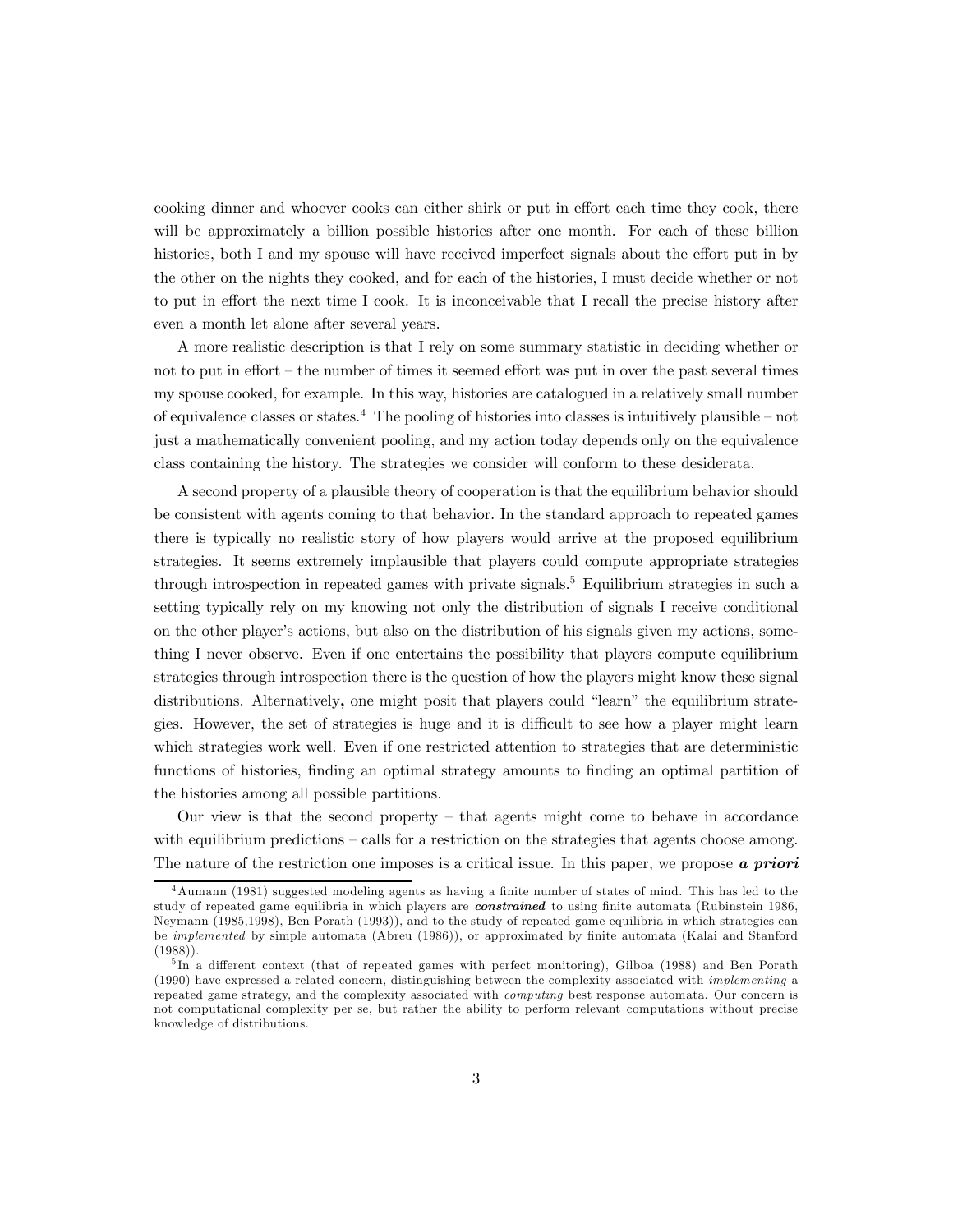constraints on how agents process signals, motivated by plausible psychological considerations or cognitive limitations, and ask when the restricted family of strategies so generated is conducive to cooperation.<sup>6</sup>

To summarize, our goal is to find sets of strategies that have the following desirable properties: (i) the number of strategies in the set should be small enough that players might ultimately learn which perform well; (ii) the strategies should be based on a cataloging of histories that is intuitively plausible; (iii) the sets of strategies allow agents to cooperate under a broad set of circumstances; and (iv) equilibrium cooperation obtains in a way that is robust to the parameters of the game and the timing of players' actions. This goal motivates the model that we set out below. We do not claim that this model is unique in achieving our goal, only that it is a plausible model that satisfies our stated desiderata.

Before going on we should emphasize two things. First, cooperation is not always possible in our framework, and second, even when equilibrium cooperation is possible, there is also an equilibrium in which cooperation doesn't obtain. We will have nothing to say about what determines whether the cooperative equilibrium or the uncooperative equilibrium arises when both exist. Although this is an interesting question, and although we believe that our framework makes it more plausible that players would learn to cooperate, this is beyond the scope of this paper.

#### 1.1. Strategy restrictions

The restrictions on the strategies available to players are a crucial element of our approach. We are not interested in arbitrary restrictions, but rather, on restrictions that might arise naturally.

As suggested above, we shall first endow each player with a finite set of mental states, restricting a player to behaving the same way for all histories of the game that lead to the same mental state. In addition, we shall endow agents with transition functions that describe what combinations of initial mental state, actions and signals lead to specific updated mental states. Mental states and transitions jointly define what we call a mental system. Contrasting with traditional approaches to bounded rationality in repeated games (i.e., the automaton literature), we do not attempt to endogenize the mental system that would be optimal given the parameters of the problem and behavior of other players. We do not think of a mental system as a choice variable, but rather as a natural limitation of mental processing. For example, we might feel

<sup>6</sup>Although Aumann (1981) is not motivated by learning considerations, he mentions that assuming a bound on the number of states of mind would "put a bound on the complexity a strategy can have, and enable an analysis in the framework of finite games." In particular, in the context of a repeated prisoners' dilemma with perfect observations, he reports an example in which only few strategies are compared. Although Kalai, Samet and Stanford (1988) argue that the example lacks robustness, the path we follow is in the spirit of Aumann's example.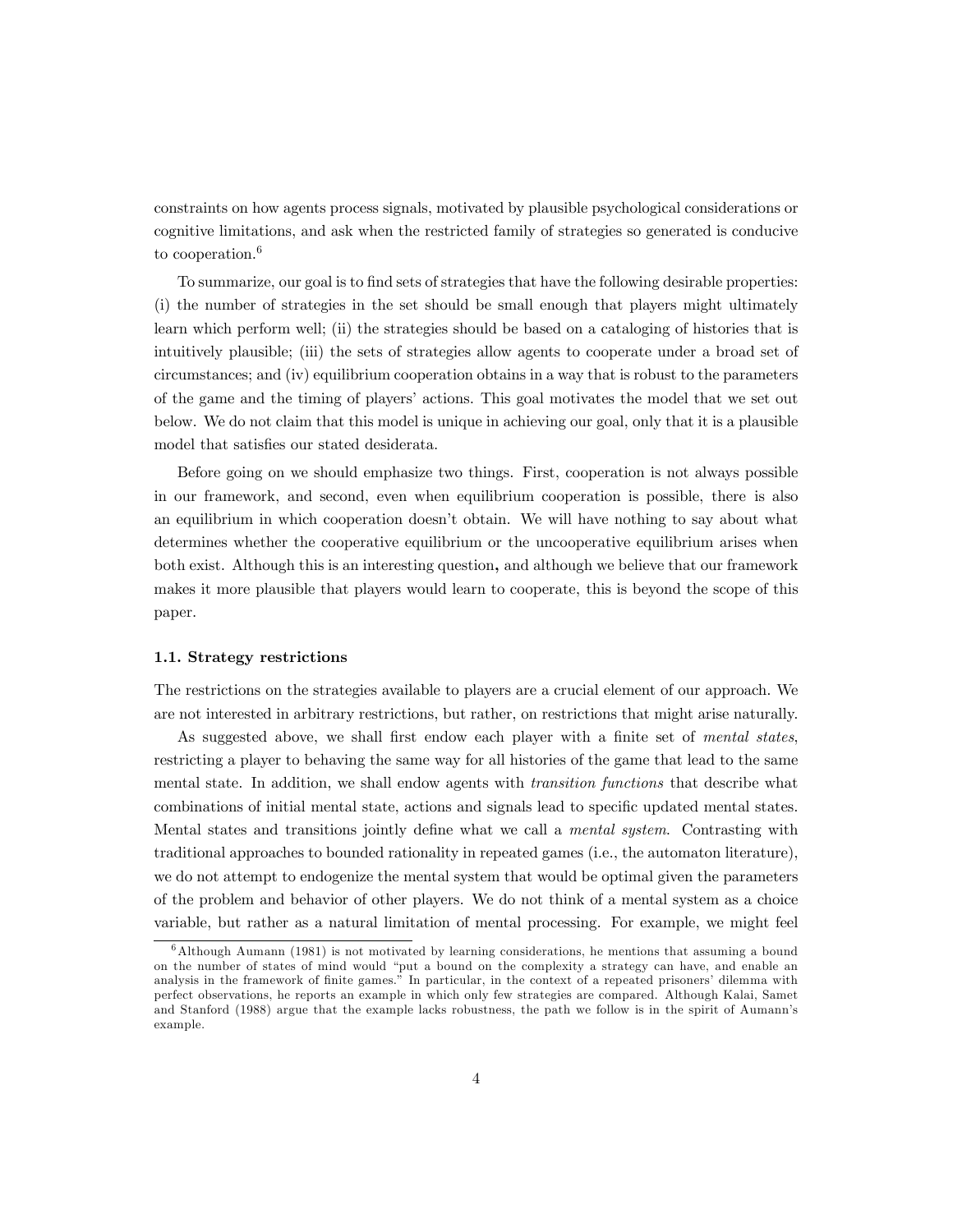cheated if we have put effort into a relationship and get signals that the other is not reciprocating. We can think of those histories in which one feels cheated as leading to a mental state (U)pset, and those histories in which one doesn't feel cheated as leading to a mental state (N)ormal. In principle, transitions could be a complex function of past histories, with evidence accumulating in the background, up to the point where, suddenly, one feels cheated. A fundamental aspect of the transition function in our model is that it is exogenous: the individual does not have control over it.

A mental system characterizes how signals are interpreted and processed. Modeling mental systems as exogenous reflects our view that there are limits to peoples' cognitive abilities, and that evolution and cultural indoctrination should have more influence on one's mental system than the particular circumstances in which a specific game is played. Children experience a large number of diverse interactions, and how they interpret those experiences are affected by their parents and others they are (or have been) in contact with. A parent may tell his child that the failure of a partner to have reciprocated in an exchange is not a big deal and should be ignored, or the parent can tell the child that such selfish behavior is reprehensible and inexcusable. Repeated similar instances shape how the child interprets events of a particular type. Even in the absence of direct parental intervention, observing parental reactions to such problems shapes the child's interpretations.

Taking the mental system as exogenous has one obvious consequence: this restricts the strategies available to agents. The restriction may be drastic when there are only few mental states. But there is still scope for strategic choices: even if upset, we assume that the agent still has a choice of what action to choose (either defect or cooperate in the case of a prisoner's dilemma). In other words, while the mental system is assumed to be the same across a variety of games, how one responds to being upset is assumed to be situational, and to depend on the particular game one is involved in, as well as on the behavior of the other player. If the cost of cooperation is very small, one might be hesitant to defect when upset, and risk breaking a relationship that is generally cooperative, but not hesitate when the cost is large.

From a positive perspective, our model provides a simple and plausible theory of how players manage to cooperate despite the fact that signals are private. Strategic choices are limited yet they are sufficient to highlight (and isolate) the two key differences between games with public and private monitoring:

(a) the difficulty in providing incentives to trigger punishments: a player may decide to ignore a bad signal, betting that he is the only one that got a bad signal.

(b) the difficulty in recoordinating to cooperation once a punishment phase has been triggered, as there is no longer a public signal that players can use to simultaneously go back to cooperation.

On issue (a), we find that providing incentives to trigger a punishment requires that the cost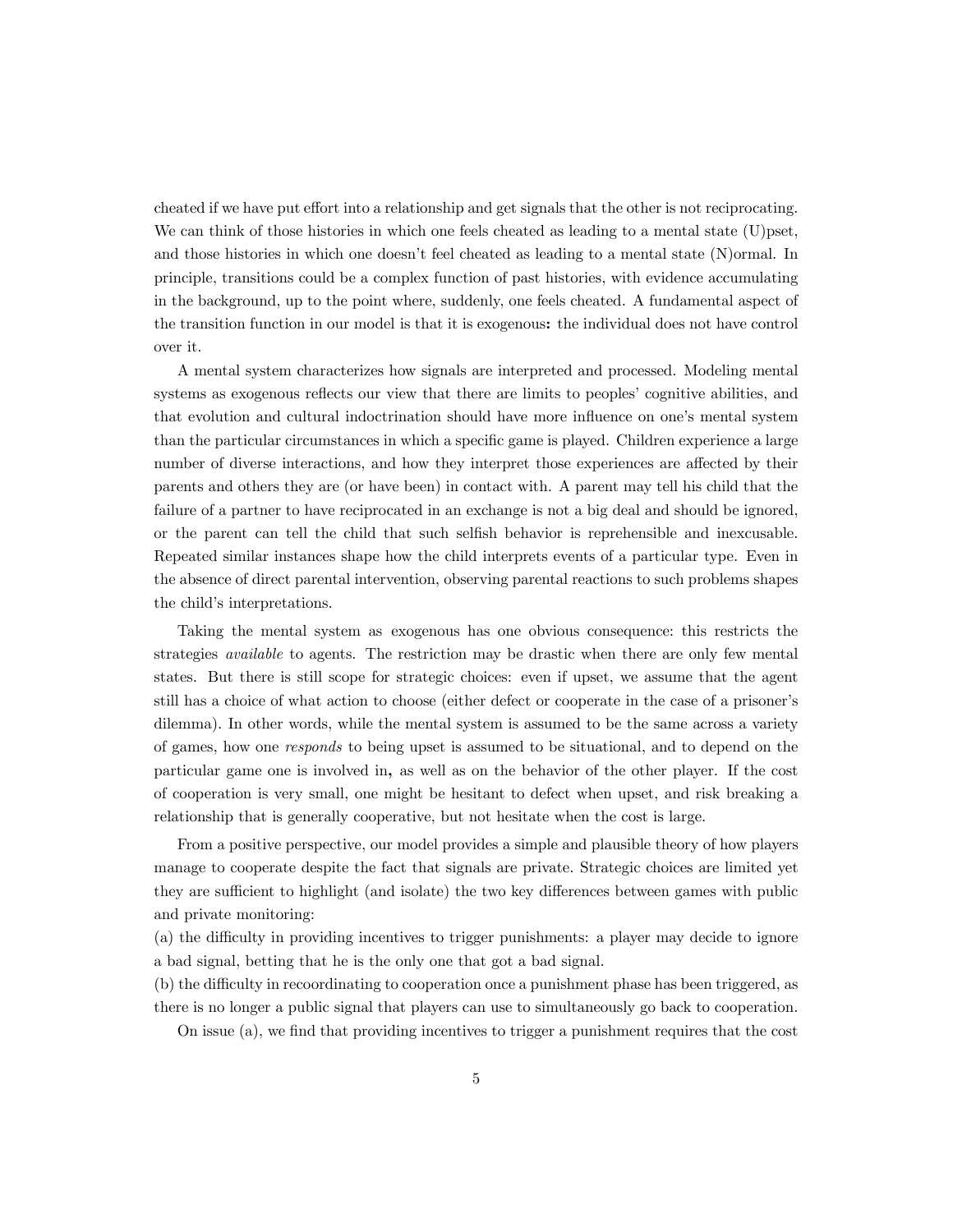incurred from remaining cooperative while the other defects be sufficiently large. On issue (b), we find that mental systems that generate forgiveness (i.e. responsive to good signals) and some leniency (i.e. not too responsive to bad signals) are conducive to cooperation.

Technically, the approach taken here is simpler because the repeated interaction is reduced to a static game with a small number of strategies and checking incentives is easier. We check that one has incentives to defect when Upset (i.e. issue (a)) without checking that incentives hold for each possible history leading to the Upset mental state: histories are pooled.

Plan. Section 2 provides a formal model which follows the steps described above. That section focuses on issue (a), assuming that there is occasionally a public signal that facilitates periodic synchronization. We analyze the circumstances in which cooperation is possible and discuss the robustness of our result. Next, in section 3, we drop the assumption of a public signal and show how synchronization can be accomplished without such a signal (issue (b)). In Section 4 we discuss the results and possible extensions.

# 2. Model

#### Gift exchange.

There are two players who exchange gifts each period. Each has two possible actions available, one that corresponds to not making an effort in choosing a gift and a second corresponding to making a costly effort. Gifts may or may not be perceived as "thoughtful", and a gift is more likely perceived as thoughtful when the other makes costly effort.

#### Payoff structure

Actions are  $\{C, D\}$  with C representing costly effort. The expected payoffs to the players are as follows:

$$
\begin{array}{ccc}\n & C & D \\
C & 1,1 & -L,1+L \\
D & 1+L,-L & 0,0\n\end{array}
$$

where  $L$  corresponds to the cost of effort.

Signal structure.

We assume that there are two possible private signals that player *i* might receive,  $y_i \in Y_i$  $\{0, 1\}$ , where a signal is correlated with the other player's action. Formally,

$$
p = \Pr\{y_i = 0 \mid a_j = D\} = \Pr\{y_i = 1 \mid a_j = C\}.
$$

We assume that  $p > 1/2$  so that one can refer to  $y = 0$  as a "bad" signal and  $y = 1$  as "good".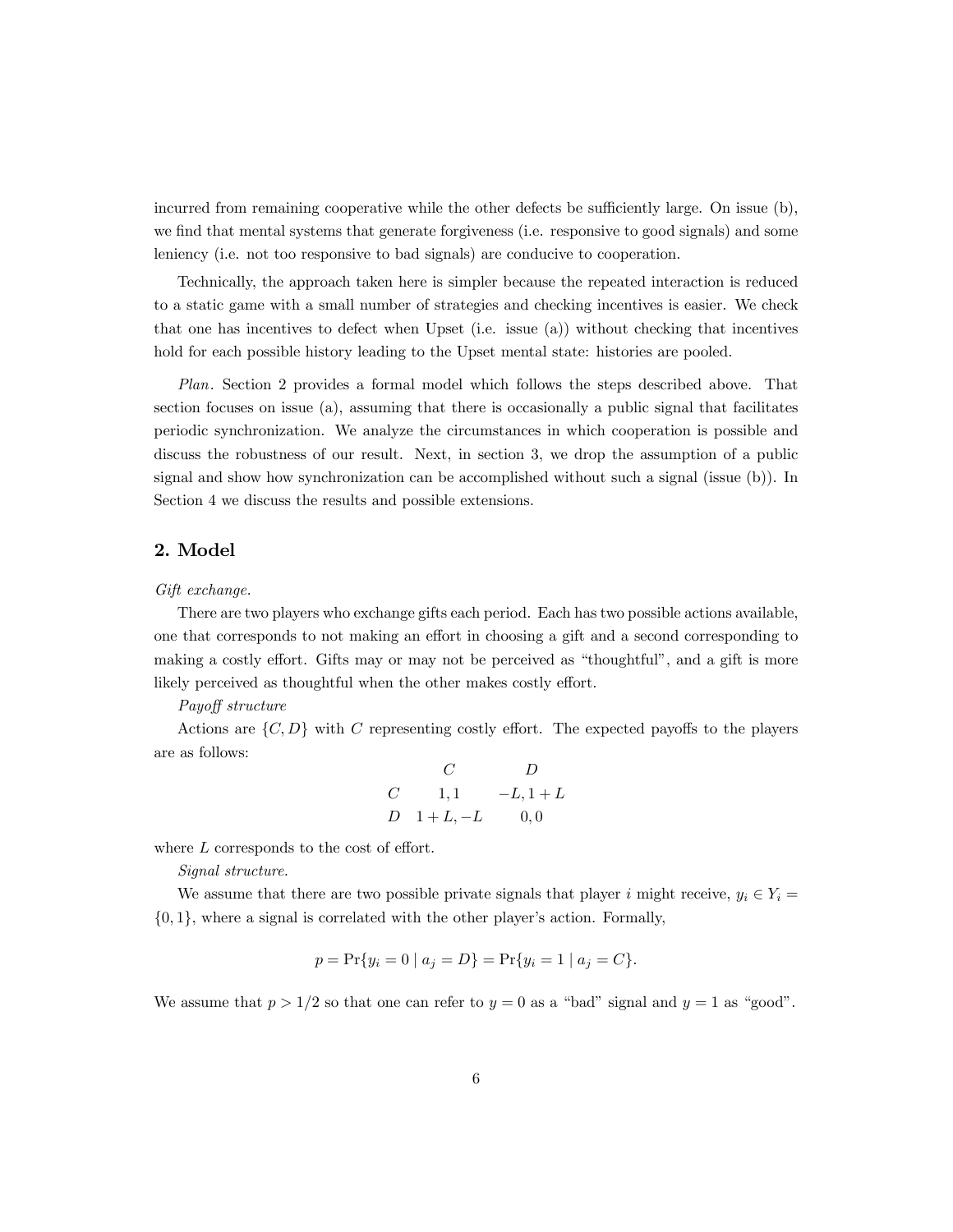In addition to this private signal, we assume that at the start of each period, players receive a public signal  $z \in Z = \{0, 1\}$ , and we let

$$
q = \Pr\{z = 1\}.
$$

The existence of a public signal  $z$  facilitates our exposition but can be dispensed with, as we demonstrate in section 3.

#### 2.1. Strategies

As discussed above, players' behavior in any period will depend on the previous play of the game, but in a more restricted way than in traditional models. A player is endowed with a mental system that consists of a finite set  $S_i$  of mental states the player can be in, and a transition function  $T_i$  that describes what triggers moves from one state to another: the function  $T_i$ determines the mental state player  $i$  will be in at the beginning of period  $t$  as a function of his state in period  $t-1$ , his choice of action in period  $t-1$ , and the outcomes of that period and possibly previous periods. The restriction we impose is that a player may only condition his behavior on his mental state, and not on finer details of the history.7 Given this restriction, all mappings from states to actions are assumed admissible. Player  $i$ 's set of pure strategies is:<sup>8</sup>

$$
\Sigma_i = \{\sigma_i : S_i \longrightarrow A_i\}.
$$

We will illustrate the basic ideas with an example in which the players can be in one of two states  $U(pset)$  or  $N(ormal).<sup>9</sup>$  The names of the two states are chosen to convey that at any time player  $i$  is called upon to play an action, he knows the mood he is in, which is a function of the history of (own) play and signals.<sup>10</sup> Both  $S_i$  and  $T_i$  are exogenously given, not a choice: a player who has made an effort in his choice of gift but receives a bad signal may find it impossible not to be upset, that is, be in state  $U$ .

The transition function for the example, which we will refer to as the leading example below,

<sup>&</sup>lt;sup>7</sup>Note that our structure requires that players' strategies be stationary: they do not depend on **calendar** time. This rules out strategies of the sort "Play  $D$  in prime number periods and play  $C$  otherwise", consistent with our focus on behavior that does not depend on fine details of the history.

<sup>8</sup>We restrict attention to pure strategies in this paper; see Compte and Postlewaite (2012) for a discussion of mixed strategies.

<sup>9</sup>The restriction to two mental states is for expository purposes. The basic insights that cooperation can be sustained via intuitively plausible strategies continue to hold when agents have more finely delineated mental states; we discuss this at the end of this section.

 $10$  For expository ease we assume that an individual's payoffs depend on outcomes, but not on the state he is in. The names that we use for the states suggest that the state itself could well be payoff relevant: whatever outcome arises, I will be less happy with that outcome if I'm upset. Our framework can easily accommodate state-dependent payoffs, and the qualitative nature of our conceptual points would be unchanged if we did so.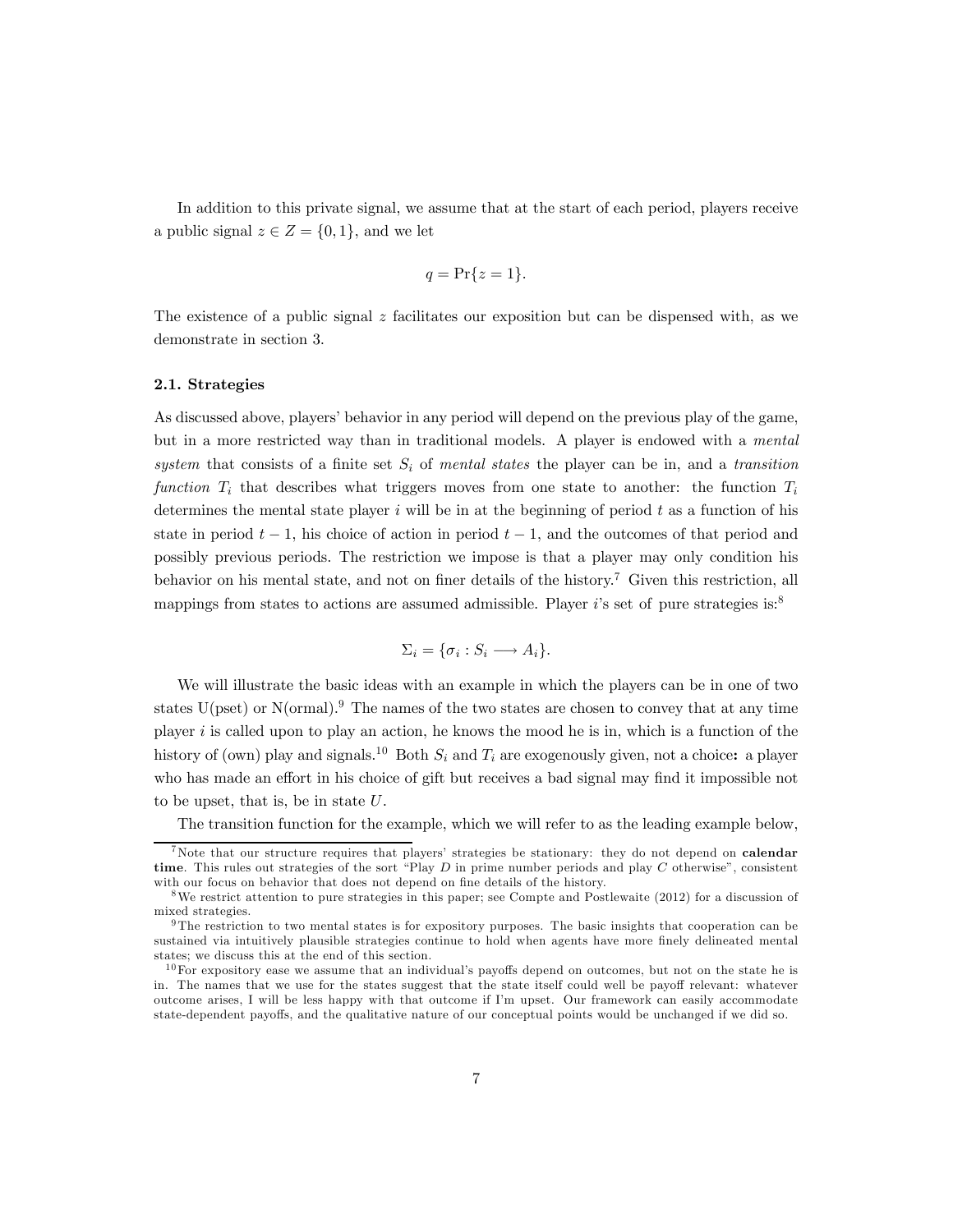is as in the following figure.<sup>11</sup>



Figure 1: Transition

This figure shows which combinations of actions and signals will cause the player to move from one state to the other. If player  $i$  is in state  $N$ , he remains in that state unless he receives signals  $y = 0$  and  $z = 0$ , in which case he transits to state U. If i is in state U, he remains in that state until he receives signal  $z = 1$ , at which point he transits to state N regardless of the signal  $y$ <sup>12</sup>. The mental system thus determines how observations are aggregated over time, hence how histories are pooled: some histories lead to state N, others lead to state U.

The simple form of the transition function — that given the previous state and the action taken, it depends only on the most recent signal — is for simplicity. In principle, the transition function could depend on more than this most recent signal, for example, whether two of the past three signals was "bad", or it could also be stochastic. We consider stochastic transitions in Section 3.

Given the mental system above, our candidate behavior for each player  $i$  will be as follows,

$$
\sigma_i(N) = C
$$
  

$$
\sigma_i(U) = D.
$$

That is, player *i* plays C as long as  $y_i = 1$ , or when  $z = 1$ . He plays D otherwise. Player 1 triggers a "punishment phase" when he sees the bad signal,  $y_1 = 0.13$  This punishment phase ends only when signal  $z = 1$  is received.

The public signal  $z$  gives the possibility of "resetting" the relationship to a cooperative mode. If the signal  $z$  is ignored or absent and the mental process is defined by

<sup>&</sup>lt;sup>11</sup> See Compte and Postlewaite  $(2012)$  for a discussion of more complicated transition functions and Compte and Postlewaite (2008) for a discussion of the robustness of the analysis of this model to changes in the timing of decisions and heterogeneity in monitoring technologies.

 $12$  For this particular example, transitions depend only on the signals observed, and not on the individual's action. In general, it might also depend on the individual's action.

 $13$  The play induced by this strategy is similar to the equilibrium play in Sekiguchi (1997).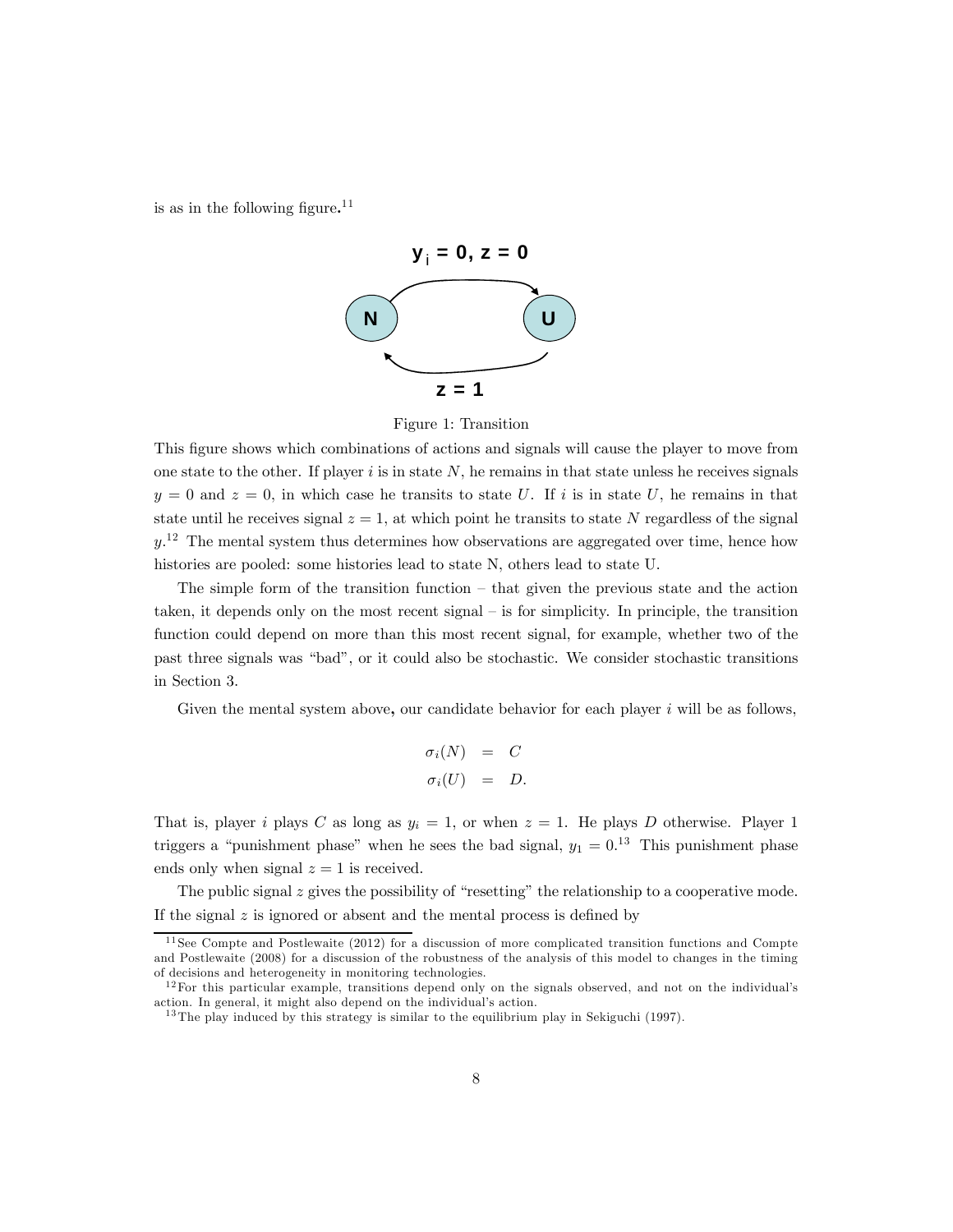

Figure 2: No "resetting"

then eventually, because signals are noisy, with probability 1 the players will get to state  $U$ under the proposed strategy and this will be absorbing: there would be nothing to change their behavior. The signal  $z$  allows for possible recoordination back to state  $N$  (and possibly cooperation).

In our leading example, players transit simultaneously from  $U$  to  $N$  for exogenous reasons. Alternatively, in a two-state mental system the players could move from state  $U$  back to state  $N$  after seeing a good signal.

Formally, players may be either in state  $N$  or in state  $U$ , but are endowed with the following transition function.



Figure 3: Forgiving transition

A player endowed with this alternative mental process, who would cooperate in  $N$  and defect in  $U$ , would be following a TIT for TAT strategy.<sup>14</sup>

#### 2.2. An illustrative experiment

Before continuing with the formal description of our model, it is useful to give a real-world example to illustrate our idea of a mental system. Cohen  $et al.$  (1996) ran several experiments in which participants (students at the University of Michigan) were insulted by a confederate who would bump into the participant and call him an "asshole". The experiment was designed to test the hypothesis that participants raised in the north reacted differently to the insult than did

 $14$ We show below that cooperation is essentially impossible if players have this mental process.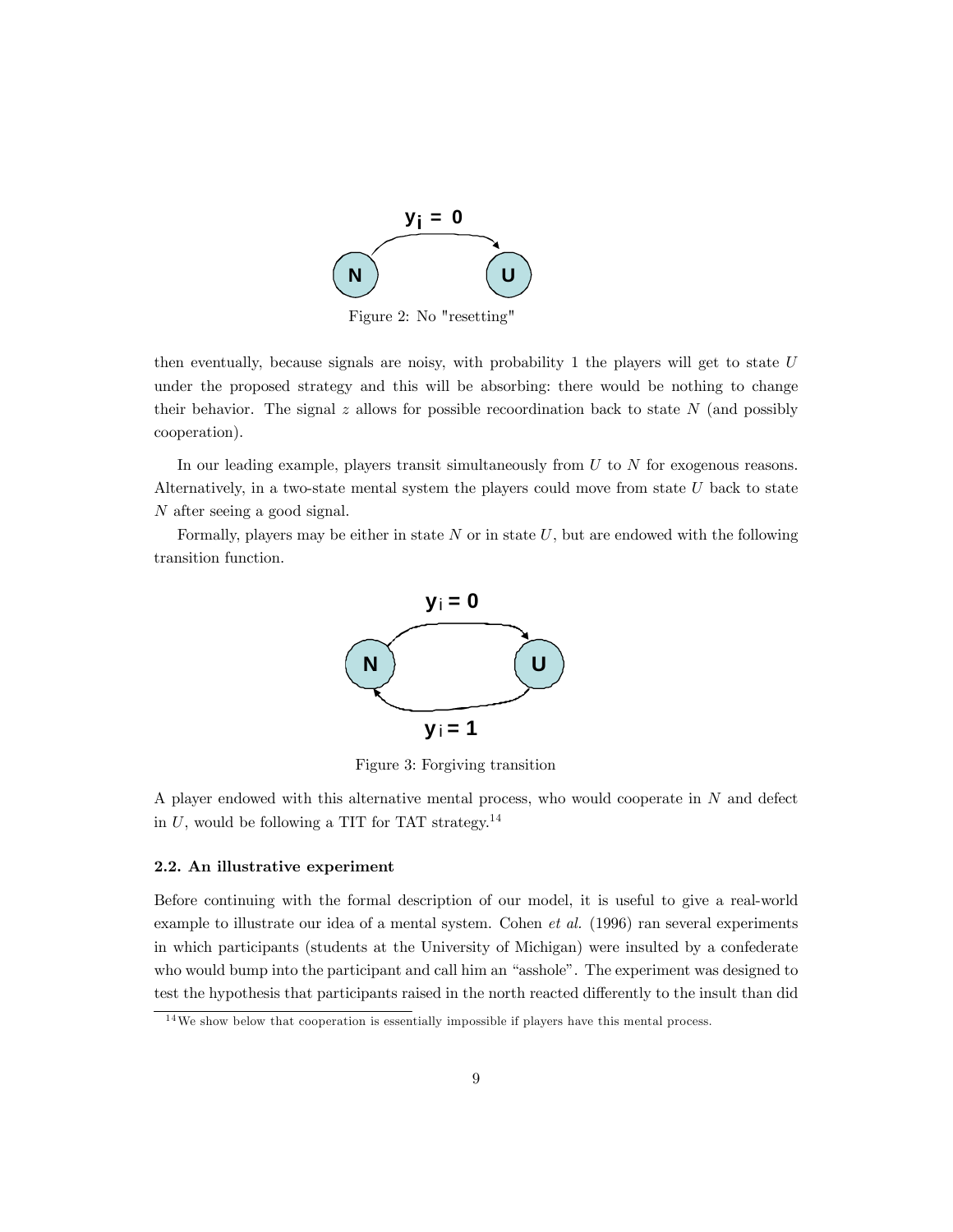participants raised in the south. From the point of view of our model, what is most interesting is that the insult triggered a physical response in participants from the south. Southerners were upset by the insult, as shown by cortisol levels, and more physiologically primed for aggression, as shown by a rise in testosterone. We would interpret this as a transition from one mental state to another, evidenced by the physiological changes. This transition is plausibly not a choice on the participant's part, but involuntary. The change in mental state that is a consequence of the insult was followed by a change in behavior: Southerners were more likely to respond in an aggressive manner following the insult than were northerners. Moreover, Southerners who had been insulted were more than three times as likely to respond in an aggressive manner in a word completion test than were Southerners in a control group who were not insulted. There was no significant difference in the aggressiveness of Northerners who were insulted and those who were not.

The physiological reaction to an insult  $-$  what we would think of as a transition from one state to another — seems culturally driven: physiological reactions to insults were substantially lower for northern students than for southern students.

Indeed, the point of the Cohen *et al.* (1996) paper is to argue that there is a southern "culture of honor" that is inculcated in small boys from an early age. This culture emphasizes the importance of honor and the defense of it in the face of insults. This illustrates the view expressed above that the transition function in our model can be thought of as culturally determined.

#### 2.3. Ergodic distributions and strategy valuation

For any pair of players' strategies there will be an ergodic distribution over the pairs of actions played.15 The ergodic distribution gives the probability distribution over payoffs in the stage game, and we take the payoff to the players to be the expected value of their payoffs given this distribution.

Formally, define a state profile s as a pair of states  $(s_1, s_2)$ . Each strategy profile  $\sigma$  induces transition probabilities over state profiles: by assumption each state profile s induces an action profile  $\sigma(s)$ , which in turn generates a probability distribution over signals, and hence, given the transition functions  $T_i$ , over next period states. We denote by  $\phi_{\sigma}$  the ergodic distribution over states induced by  $\sigma$ . That is,  $\phi_{\sigma}(s)$  corresponds to the (long run) probability that players are in state  $s$ <sup>16</sup>

We associate with each strategy profile  $\sigma$  the value induced by the ergodic distribution. This

<sup>&</sup>lt;sup>15</sup>While in general the ergodic distribution may depend on the initial conditions, we restrict attention to transition functions for which the distribution is unique.

<sup>&</sup>lt;sup>16</sup> Formally, define  $Q_{\sigma}(s', s)$  as the probability that next state profile is s' when the current state is s. That is,  $Q_{\sigma}$  is the transition matrix over state profiles induced by  $\sigma$ . The vector  $\phi_{\sigma}$  solves  $\phi_{\sigma}(s') = \sum_s Q_{\sigma}(s',s) \phi_{\sigma}(s)$ .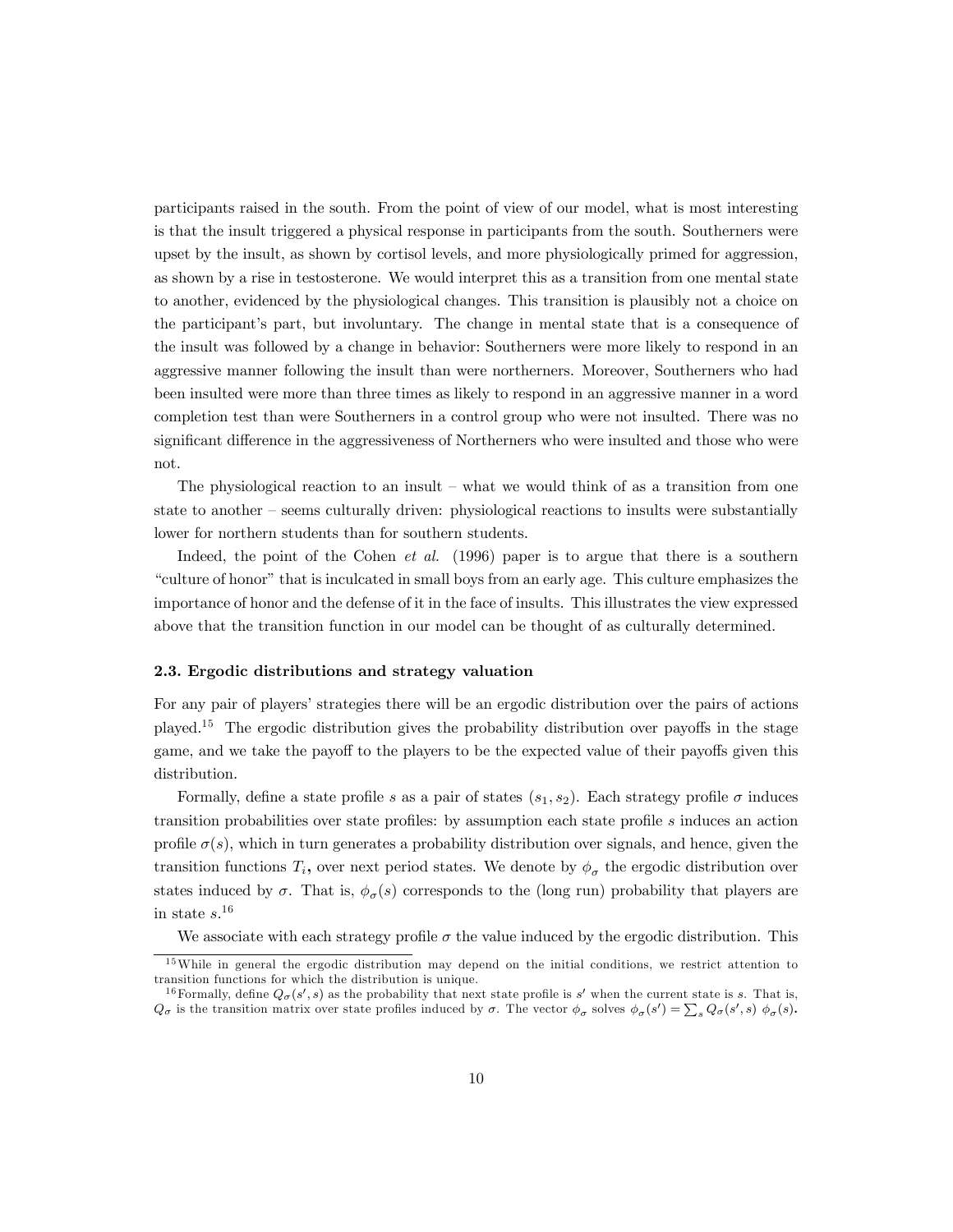corresponds to computing discounted expected payoffs, and taking the discount to  $1<sup>17</sup>$  We denote by  $v(\sigma)$  this value (vector). Thus,

$$
v(\sigma) = \sum_s g(\sigma(s)) \phi_\sigma(s)
$$

where  $g(\sigma(s))$  is the payoff vector induced by the strategy profile  $\sigma$  for state profile s.<sup>18</sup>

Equilibrium.

Definition: We say that a profile  $\sigma \in \Sigma$  is an equilibrium if for any player *i* and any strategy  $\sigma'_i \in \Sigma_i$ 

$$
v_i(\sigma'_i, \sigma_{-i}) \le v_i(\sigma).
$$

This is a weaker notion of equilibrium than traditionally used in repeated games because of the restriction on the set of strategies to be mappings from  $S_i$  to  $A_i$ .<sup>19,20</sup>

#### 2.4. Successful cooperation

We are interested in equilibria in which the players cooperate at least some of the time asymptotically. This requires players playing the strategy "play  $C$  in  $N$  and  $D$  in  $U$ ".<sup>21</sup> We denote this strategy by  $\sigma_i^*$  for player *i*. We look for the set of parameters p, q and L for which  $\sigma^* \equiv (\sigma_1^*, \sigma_2^*)$ .

For given  $p$  and  $q$ ,  $L$  cannot be too large. If  $L$  is sufficiently large it will pay a player to deviate to "always defect": the occasional reward of  $L$  to the deviating player will be more than enough to compensate for causing the opponent to very likely switch from  $N$  to  $U$ .

 $17$ When discounting is not close to one, then a more complex valuation function must be defined: when  $\sigma$  is being played, and player *i* evaluates strategy  $\sigma'_i$  as compared to  $\sigma_i$ , the transitory phase from  $\phi_{\sigma}$  to  $\phi_{\sigma'_i, \sigma_{-i}}$ matters. Note however that the equilibria we will derive are strict equilibria, so they would remain equilibria under this alternative definition for discount factors sufficiently close to 1.

<sup>&</sup>lt;sup>18</sup>The distinction between ex ante and interim incentives is irrelevant in our framework. When a strategy profile  $\sigma = (\sigma_1, \sigma_2)$  is played, the value that player *i* obtains is  $v_i(\sigma)$  and it is computed by considering the ergodic distribution over state profiles induced by  $\sigma$ . Neither the date at which this computation takes place, nor the beliefs that player  $i$  might have about the other player's current mental state are specified.

 $19\,\text{We restrict attention to pure strategies. However, our definitions can be easily generalized to accommodate}$ mixed actions, by re-defining the set  $A_i$  appropriately, and having it include mixed actions. However, the spirit of our approach is that players should adjust play from experience, by checking from time to time the performance of alternative strategies. So if mixed actions are to be allowed, only few of them, rather than the whole set of mixed actions, should in our view be considered.

<sup>&</sup>lt;sup>20</sup>Note that  $\sigma_i$  as defined should not be viewed as a strategy of the repeated game. A strategy of the repeated game is a mapping from histories to actions. The strategy  $\sigma_i$ , along with the mental system  $(S_i, T_i)$  would induce a repeated game strategy, once the initial state is specified.

<sup>&</sup>lt;sup>21</sup>This is because there cannot be an equilibrium where a player cooperates always, or when he plays  $D$  in  $N$ and  $C$  in  $U$ . Indeed, when player 2 plays  $D$  in  $N$  and  $C$  in  $U$ , then defecting always is the best response for player 1 because it maximizes the chance that player 2 cooperates.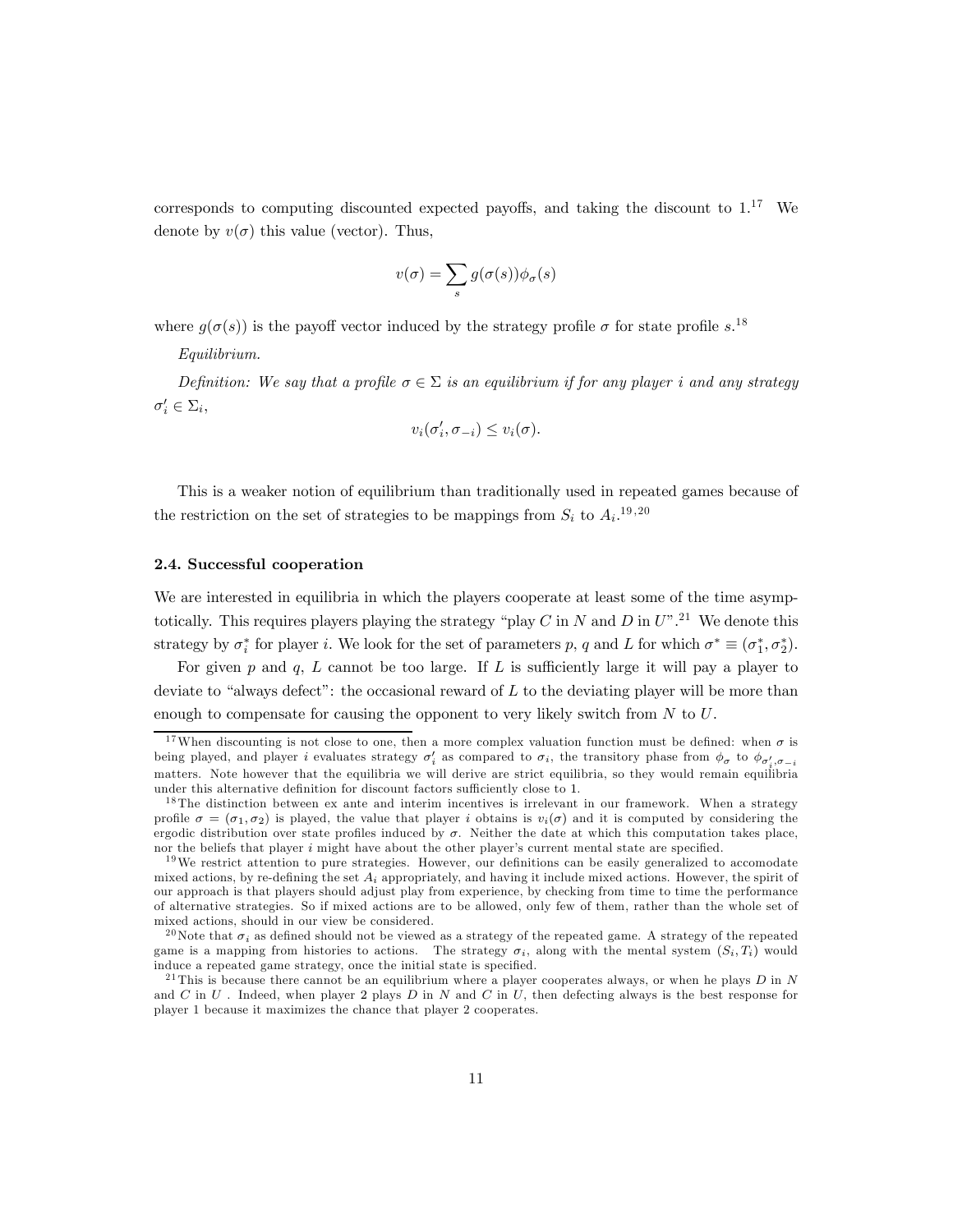In addition,  $L$  cannot be too small. When a player gets a bad signal he is not sure if his opponent is now in U and is playing  $D$ , or if the signal is a "mistake". If it's the latter case, playing  $D$  will likely lead to a spell of noncooperation. If  $L$  is small, there is little cost to playing C to avoid this; thus there is a lower bound on  $L$  that is consistent with the strategies above being an equilibrium.

There is thus an upper bound and a lower bound on  $L$ . The upper bound reflects a standard consideration, that gains from deviating from cooperation should not be too large; otherwise they cannot be offset by punishment phases. The lower bound is specific to private monitoring games: private signals can always be ignored, so incentives to trigger punishment have to be provided; and such incentives obtain when the cost of remaining cooperative while the other defects is too large.

We now turn to a formal derivation of these two bounds, showing that they can be compatible. We refer to  $\phi_{ij}$  as the long-run probability that player 1 is in state  $i \in \{U, N\}$  while player 2 is in state *j* when both players follow  $\sigma^*$ <sup>22</sup> By definition we have

$$
v_1(\sigma_1^*, \sigma_2^*) = \phi_{NN} - L\phi_{NU} + (1+L)\phi_{UN}.
$$

By symmetry,  $\phi_{NU} = \phi_{UN}$ , so this expression reduces to

$$
v_1(\sigma_1^*, \sigma_2^*) = \phi_{NN} + \phi_{UN} = Pr_{\sigma^*}(s_2 = N) \equiv \phi_N.
$$

Consider now the alternative strategy  $\sigma^D$  (respectively  $\sigma^C$ ) where player 1 plays D (respectively C) in both states U and N. Also call  $\phi_j^D$  (respectively  $\phi_j^C$ ) the long-run probability that player 2 is in state  $j \in \{U, N\}$  when player 1 plays the strategy  $\sigma^D$  ( $\sigma^C$ ) and player 2 plays  $\sigma_2^*$ . We have:

$$
v_1(\sigma^D, \sigma_2^*) = (1+L)\phi_N^D.
$$

This expression reflects the fact that playing  $\sigma^D$  induces additional gains when the other is in the normal state; but this has a cost because of an adverse effect on the chance that player 2 is in the normal state  $(\phi_N^D < \phi_N$  when  $p > 1/2)$ . The expressions above imply that the deviation to  $\sigma^D$  is not profitable when

$$
L \le \bar{L} = \frac{\phi_N}{\phi_N^D} - 1. \tag{2.1}
$$

$$
\phi_{NN} = q + (1-q)p^2 \phi_{NN}
$$

<sup>&</sup>lt;sup>22</sup>Long run probabilities are easy to compute. For example, the long run probability  $\phi_{NN}$  satisfies

<sup>(</sup>both players are in state  $N$  either because resetting to cooperation occurred, or because players were already in state N and no mistake occurred). Solving, this gives  $\phi_{NN} = \frac{q}{1 - (1 - q)p^2}$ .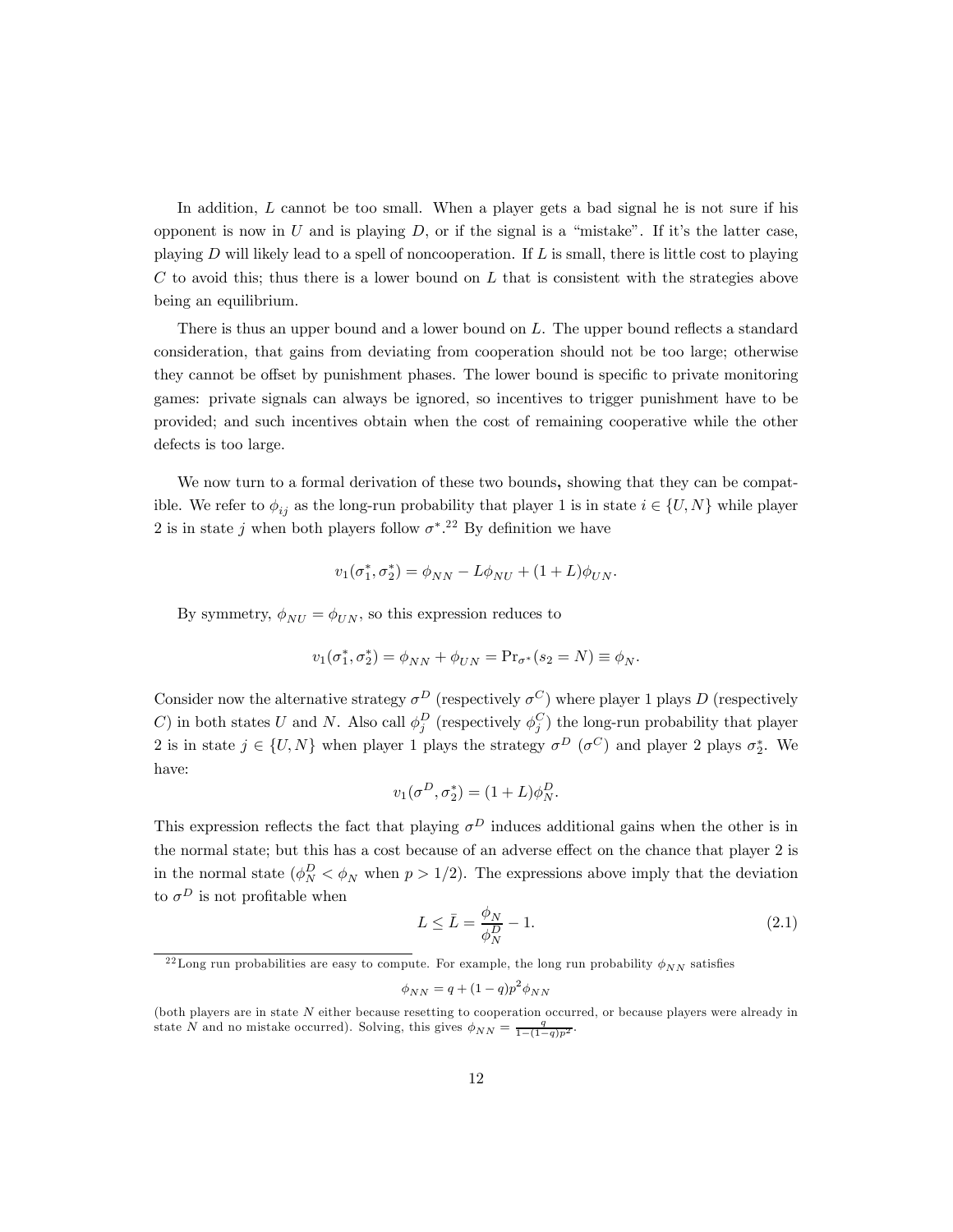When player 1 plays  $\sigma^C$ , he obtains:

$$
v_1(\sigma^C, \sigma_2^*) = \phi_N^C - L\phi_U^C.
$$

This expression reflects the fact that playing  $\sigma^C$  changes the probability that player 2 is in N  $(\phi_N^C > \phi_N$  when  $p > 1/2$ ) in a way that benefits player 1: player 2 is more likely to be in N when player 1 always cooperates than when he follows  $\sigma^*$ , because he avoids triggering a punishment/Upset phase when he receives bad signals by mistake. But this has a cost: he loses L whenever player 2 is in U. The deviation to  $\sigma^C$  is thus not profitable when

$$
L \ge \underline{L} \equiv \frac{\phi_N^C - \phi_N}{\phi_U^C} = \frac{\phi_U - \phi_U^C}{\phi_U^C} = \frac{\phi_U}{\phi_U^C} - 1
$$
\n(2.2)

The following Proposition, which is obtained by using exact expressions for the long run distributions, shows that the inequalities are compatible for any  $p > 1/2$  and any  $q \in (0, 1)$ , and that it is an equilibrium for both agents to play the prescribed strategies.

Proposition 1: Consider the transition rule for the leading example, the strategies  $\sigma_1 = \sigma_2 = \sigma^*$  and the bounds on  $\underline{L}$  and  $\overline{L}$  described above. Then

i. for any  $p > 1/2$  and any  $q \in (0,1)$ , we have  $0 < \underline{L} < \overline{L}$ . Additionally, for any q, both  $\overline{L}$  and  $\underline{L}$  are increasing with p;

ii. for any  $L \in (\underline{L}, \overline{L})$ , it is an equilibrium for both agents to play the strategy C in  $N$  and  $D$  in  $U$ .

The shaded region in the graph below shows how the range of  $L$  for which cooperation is possible varies as a function of  $p$  for the particular value of  $q$  equal 3.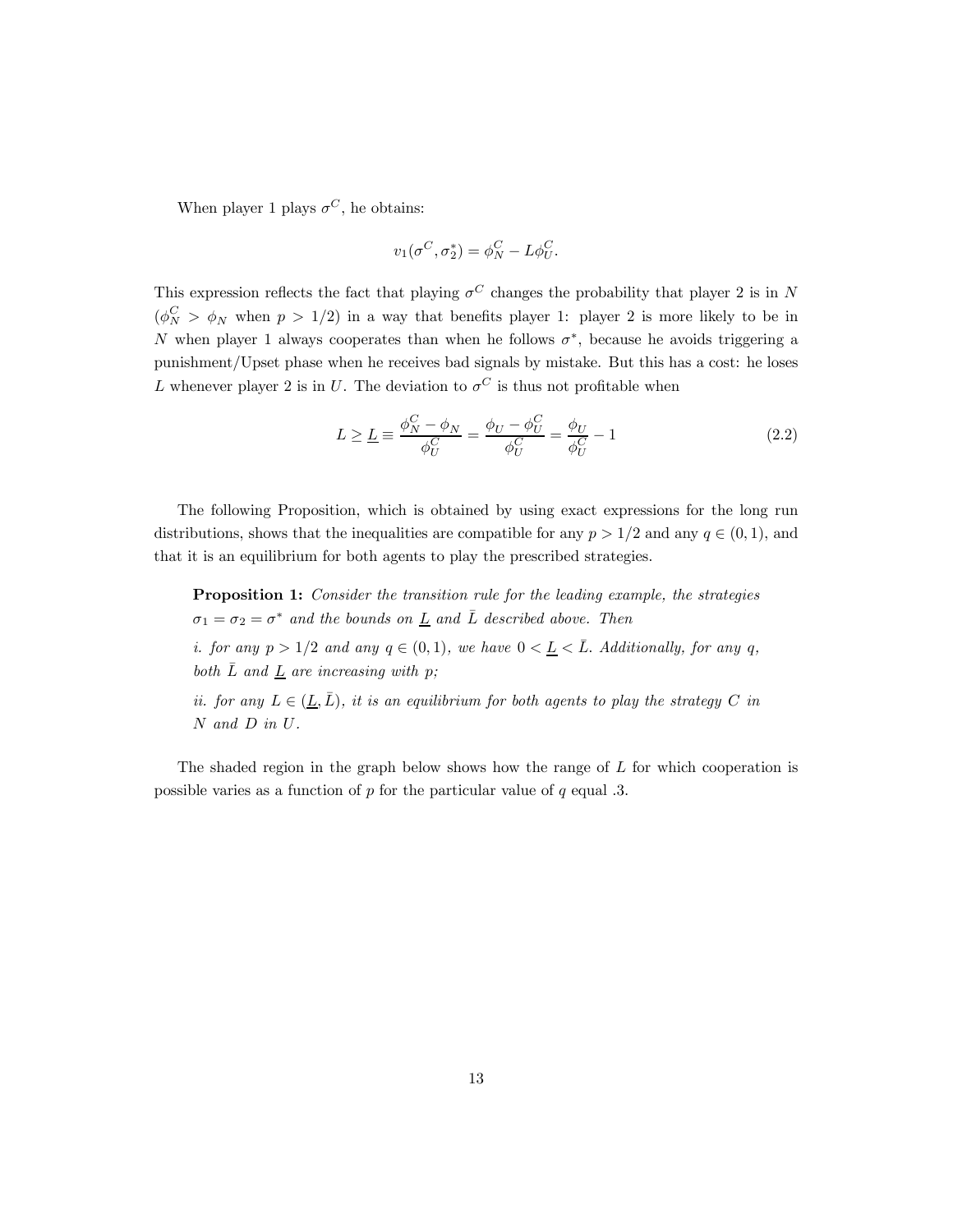

Figure 4:  $p - L$  combinations that allow cooperation for  $q = .3$ 

Note that as long as the signal about the opponent's effort is informative, there are some values of  $L$  for which cooperation is possible. Both the lower bound and upper bound on such  $L$ 's are increasing as  $p$  increases, as is the size of the interval of such  $L$ 's.

The detailed proof is in Appendix.<sup>23</sup> We check here that the bounds  $\overline{L}$  and  $\underline{L}$  are compatible for  $p$  close to 1.

When p is close to 1, mistakes are rare, so  $\phi_N \simeq 1$ . When player 1 always defects, player 2 essentially receives only bad signals. If in state  $N$ , this signal triggers a change to  $U$  with probability  $(1 - q)$ . Since it takes on average  $1/q$  periods to return to N, the fraction of the time player 2 spends in N when player 1 always plays D is  $\frac{1}{1+(1-q)/q} = q$ , hence  $\phi_N^D \simeq q$ . This gives us the upper bound

$$
\bar{L} = \frac{1}{q} - 1.
$$

Now assume player 1 follows  $\sigma^C$ . Mistakes by player 2 occur with probability  $(1-p)$ , leading with probability  $(1 - q)$  to an Upset phase of length  $1/q$ , hence  $\phi_U^C \simeq (1 - p)(1 - q)/q$ . When player 1 is following  $\sigma^*$ , he now reacts to bad signals, and these mistakes also induce player 2 to switch to U the following period (unless signal  $z = 1$  arises). So in expectation, the length of time during which player 2 is upset following a mistake by player 1 is  $(1 - q)\phi_U^C$ , and thus

 $23$ We thank an anonymous referee for improving the second part of the proposition.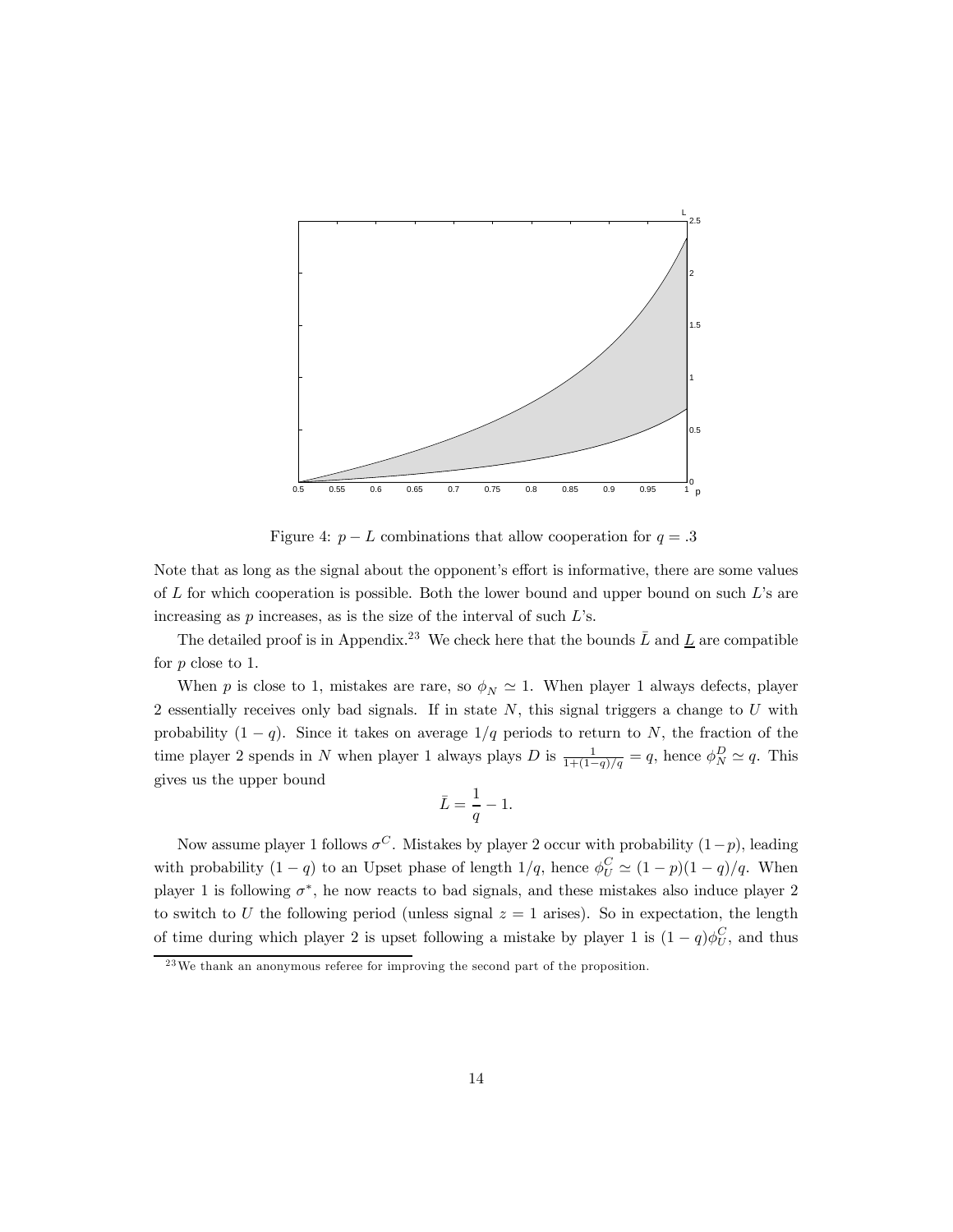$\phi_U \simeq \phi_U^C + (1-q)\phi_U^C$ . This implies:

$$
\underline{L} = \frac{\phi_U}{\phi_U^C} - 1 \simeq 2 - q - 1 = 1 - q < \bar{L}.
$$

#### 2.5. Tit-for-tat

A mental system generates restrictions on the set of strategies available to players and these restrictions eliminate potentially profitable deviations. It is not the case, however, that seemingly reasonable mental systems necessarily make cooperation possible. The Forgiving mental system (see Figure 3) causes a player to be responsive to good signals: good signals make him switch back to the normal state.



Figure 3: Forgiving transition

Along with the strategy of playing  $C$  in  $N$  and  $D$  in  $U$ , this mental system induces a tit-for-tat strategy. With such a mental system however, for almost all values of  $p$  the only equilibrium entails both players defecting in both states.

**Proposition 2:** If  $p \neq 1 - \frac{1}{2(1+L)}$ , and if each players' mental process is as defined above, then the only equilibrium entails defecting in both states.

We leave the proof of this proposition to the appendix, but give the basic idea here. With the Forgiving mental system, player 2's action only depends on the most recent signal. Thus, at any date, player 1's expected payoff at that date is only determined by his current action, and the action he took in the previous period. It follows that if all strategies were feasible, then a particular deterministic sequence of play would be optimal: either C at all periods, or D at all periods, or the infinite alternation CDCDC.... The only way a stochastic sequence using signals could be optimal is if all these deterministic sequences are equally optimal, hence yield the same payoff.

The argument in the proof requires more work because the infinite alternation is not feasible: only 4 strategies are available to the agent. What we show however is that the tit for tat strategy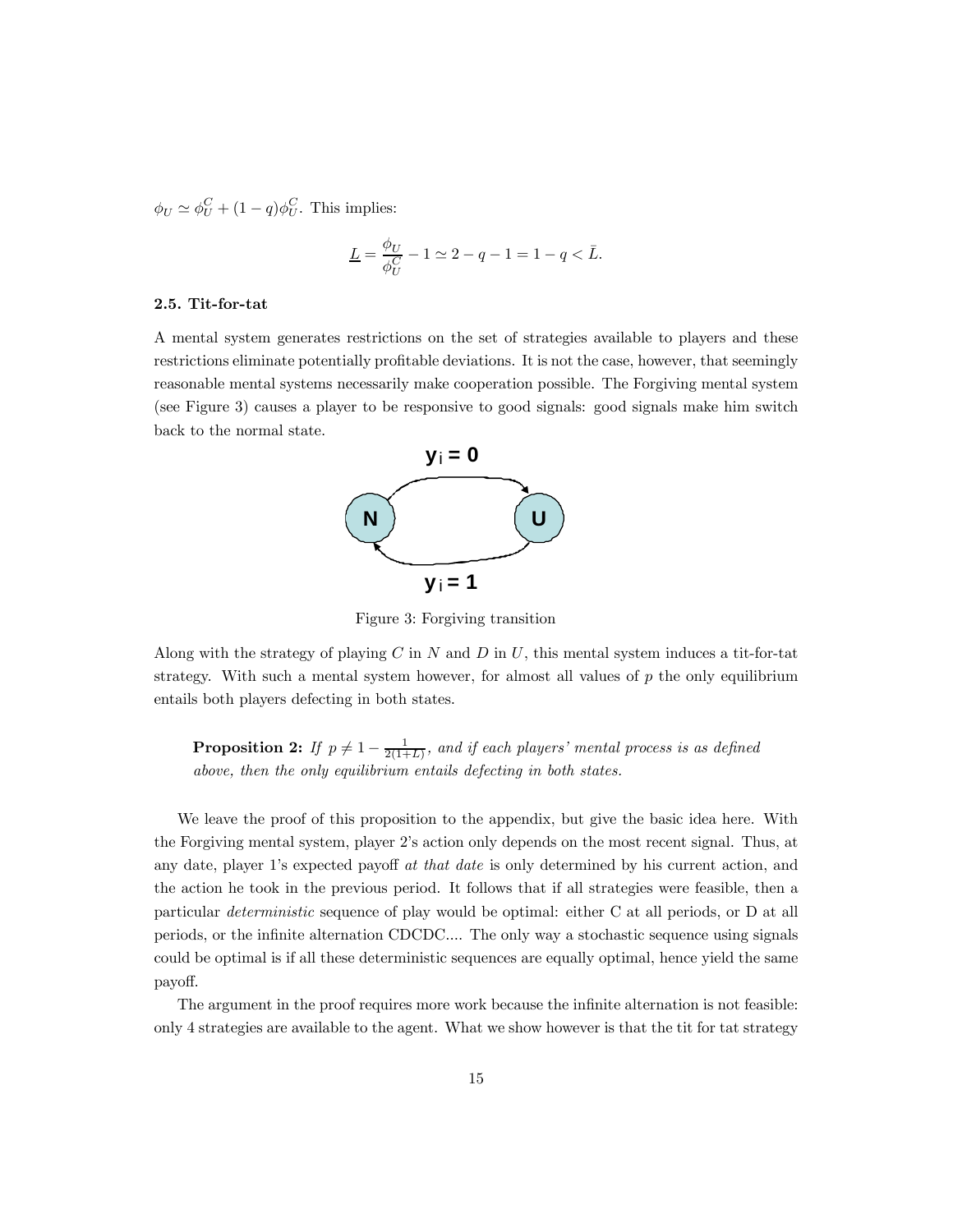yields a payoff that is a weighted average of the three others, so it can only be optimal if the agent is indifferent between all 4 strategies. This requires  $p = 1 - 1/(2(1+L))$ .<sup>24</sup>

In the next section, we shall introduce another class of mental system in which mental states have some permanence. They will have the property that a player's mental state may remain unchanged with positive probability, whatever signal received last period. We will show that under some conditions, cooperation can then be achieved with strict incentives.

#### 3. Resetting the relationship to cooperation

A central issue in relationships where monitoring is private is ensuring that players have incentives to trigger punishments. When monitoring is public, all players see the same signal, so there is no problem in coordinating a punishment phase: it is common knowledge what other players know. The issue in private monitoring is as in our example: when a player gets a bad signal, it may be that he is the only one having received it and that the other still plans on cooperating, making it a nontrivial decision for that player decide whether to begin a punishment phase or ignore the bad signal.

The lack of common knowledge among players results in a second key issue — how do players get back to cooperation once a punishment has been triggered. We finessed the second issue in the analysis above by assuming the public signal  $z$  that facilitated recoordination after a punishment period. A public signal  $z$  is a relatively simple way for the players to recoordinate, but as we emphasized, not necessary. We demonstrate next how players can coordinate a move back to cooperation in the absence of a public signal.25

Modified Tit-for-Tat. We consider a stochastic modification of the Forgiving mental system above. Suppose the transitions from  $N$  to  $U$  are modified so that a bad signal only causes a transition to U with probability h. Also suppose that the transitions from U to N are modified so that a good signal triggers a transition back to  $N$  with probability  $k$ . Finally suppose that before each period starts, each player independently "forgets" with probability  $q$  and moves back to state N. This "forgetting" is similar to the resetting probability  $q$  in previous section, but differs in that the players' resetting is independent.

Transitions are summarized in Figure 5:

 $^{24}$ In particular, when the latter condition holds, the player is indifferent between cooperation at all dates and defecting at all dates. Note however that the existence of such an equilibrium uses the symmetry assumption in the payoff structure. Asymmetries would destroy it.

 $^{25}$ Compte and Postlewaite (2010) also consider recoordination utilizing asymmetric mental systems.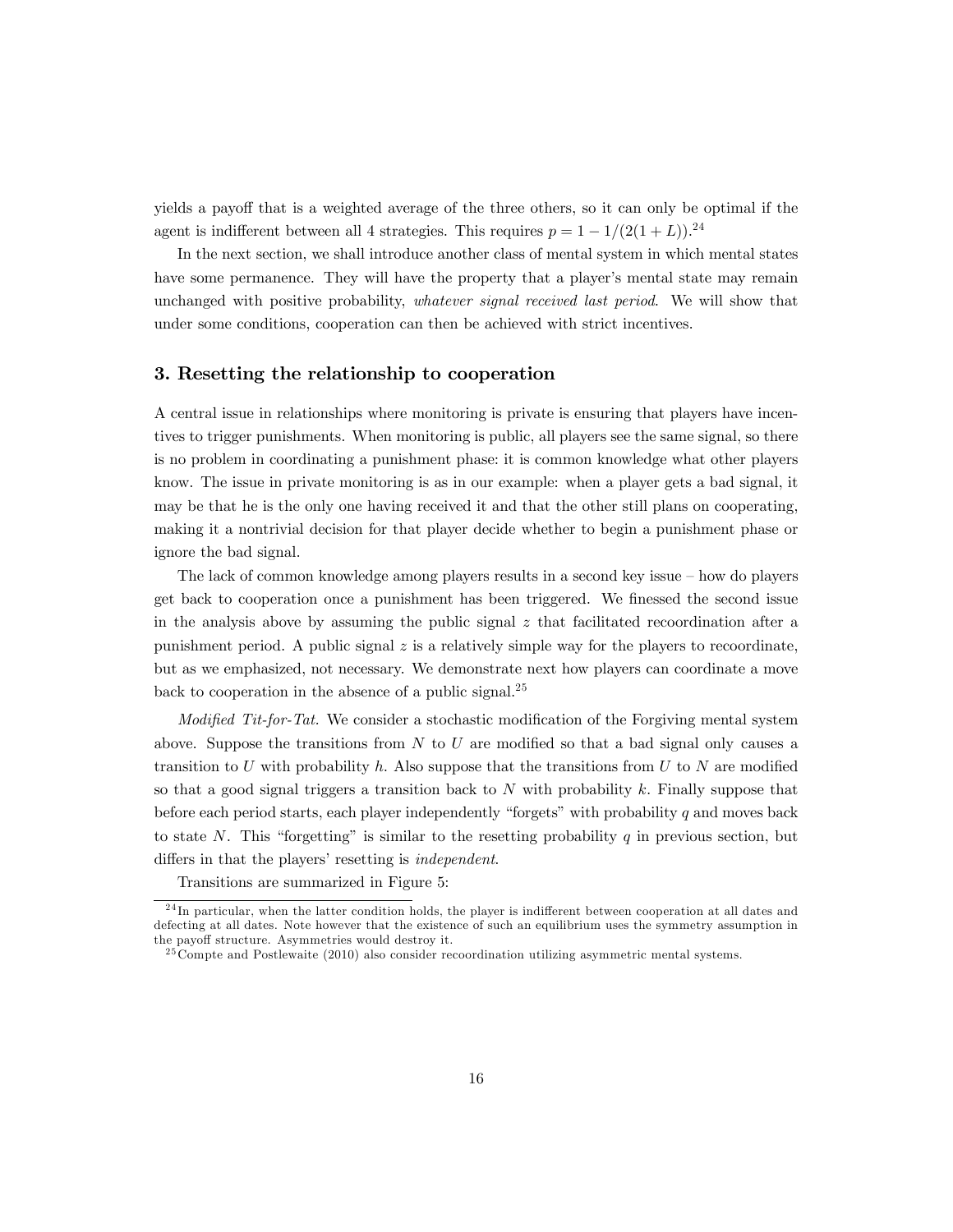

Figure 5: Modified Tit-for-Tat and independant resetting

For some configurations of parameters h and k, the strategy  $\sigma^*$  which plays C in N and D in U will be an equilibrium for a broad set of values of  $p$  and  $L$ , demonstrating that robust cooperation can be achieved without public signals.

To analyze this transition, we follow Section 2.4. Each strategy profile induces long-run probabilities over state pairs. The valuations and the bounds  $L$  and  $L$  can be expressed as a function of these long-run probabilities in exactly the same way (see equations 2.1 and 2.2), and the same conclusion holds: deterring deviations to  $\sigma^C$  and  $\sigma^D$  requires  $\underline{L} < L < \overline{L}$ .

One difference with Section 2.4 however is that the long run probabilities take different values (they are functions of  $p, k, h$  and  $q$ ), and they are more difficult to compute. A second difference is that these two bounds alone are no longer sufficient to characterize equilibrium.

We state here our main result, the proof of which is in the appendix:

**Proposition 3:**  $\underline{L} < L$  if and only if  $k > h > 0$ . Furthermore, there is a range of values of  $h, k, q, p$  and  $L$  for which  $\sigma^*$  is an equilibrium.

A corollary of Proposition 3 is that if  $k = 1$  and  $h = 1$  as in the Forgiving mental system (Figure 3), then no cooperation can be achieved, even if independent forgetting  $(q > 0)$  is introduced, thus strengthening Proposition 2.

Another corollary of Proposition 3 is that if  $k = 0$ , so that resetting is only achieved through forgetting, then no robust cooperation can be achieved. Compared to the initial mental system (Figure 1), players are similarly unresponsive to good signals. The difference is that forgetting is independent across players. This lack of coordination in resetting cooperation prevents cooperation altogether.

The condition  $k > h$  means that players must be responsive to good signals in a sufficiently strong way compared to their propensity to react to bad signals. Intuitively, the higher  $k$  and the smaller  $h$ , the easier it is to recoordinate on state  $NN$  from state  $UU$ . Indeed, once one player, say player 1, switches to  $N$  and cooperates, the other player will be likely to switch to N in the next period if  $k$  is large enough. If  $h$  is high as well however, then it is quite possible that the player who has initiated a move back to cooperation (i.e. player 1) returns to state  $U$ before player 2 switches to  $N$ , and recoordination does not occur.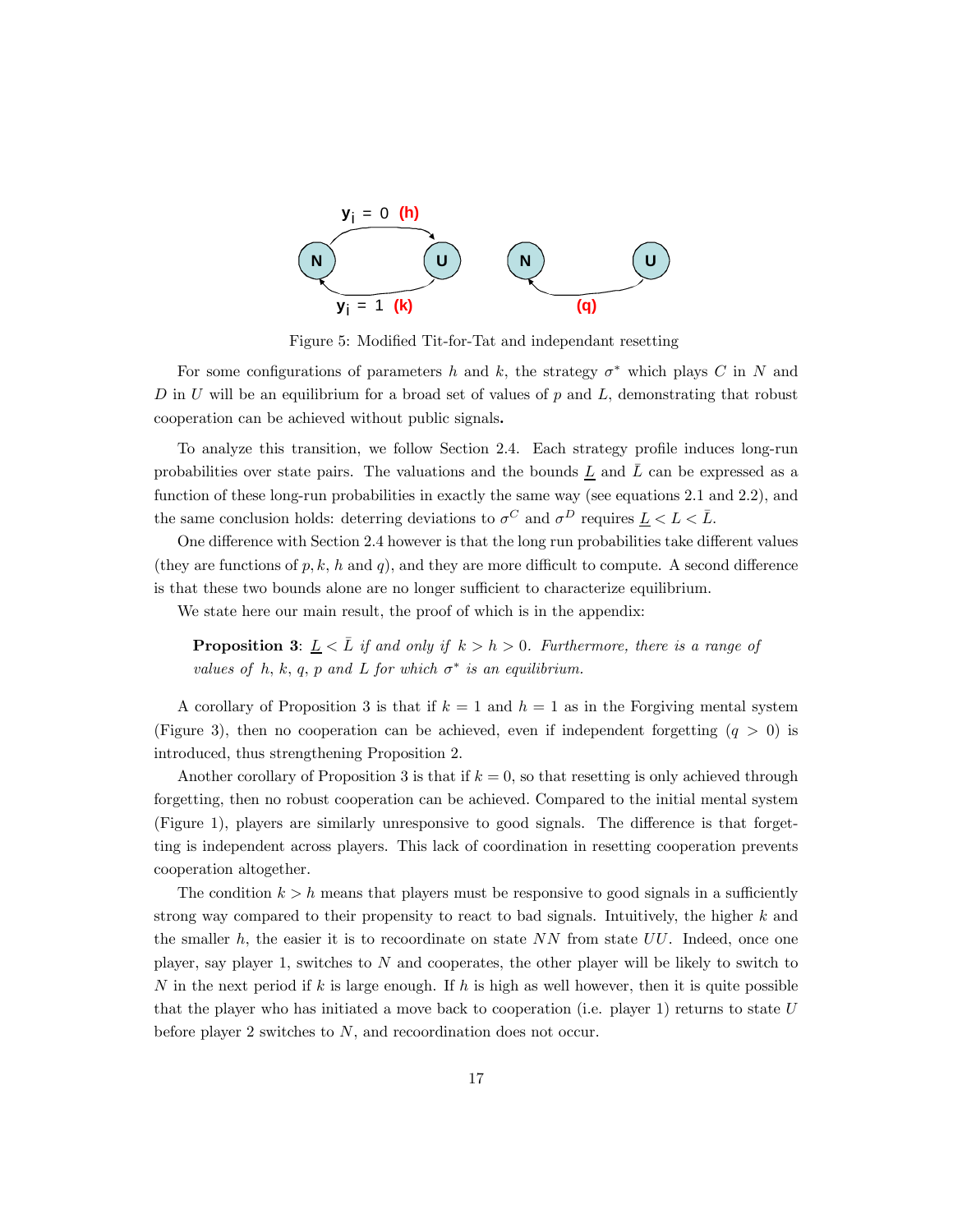In the following graph, the  $(p, L)$  for which  $\sigma^*$  is an equilibrium when  $h = 0.1$ ,  $k = 0.9$  and  $q = 0.1$  are those in the shaded area.



Figure 6: parameters (p,L) for which  $\sigma^*$  is an equilibrium

The area between the upper curve and the lower curve shows the parameters  $(p, L)$  for which  $L \in (\underline{L}, \overline{L})$ , that is, for which a player does not gain by deviating to the strategy  $\sigma^C$  that plays C at all states, nor to the strategy  $\sigma^D$  that plays D at all states. The middle curve reflects the possibility that a player deviates to the strategy  $\sigma^{DC}$  that plays C at U and D at N. To ensure that  $\sigma^{DC}$  is not a profitable deviation, an additional upper constraint must hold, and this constraint is tighter than  $\overline{L}$  for some parameters  $(h, k, q)$ . Intuitively,  $\sigma^{DC}$  is a "manipulative" strategy in which a player cooperates to induce the other cooperate, and then defects, hoping that the other would not react too quickly: this strategy may be profitable precisely when the other is quickly forgiving  $(k \text{ high})$ , and slow to react to bad signals  $(h \text{ small})$ .

## 4. Further discussion

Evolution of mental systems. We have taken the mental system  $-$  the states and transition function — to be exogenously given. We did, however, suggest that one might think of these as having been formed by environmental factors. In the long run, evolution might influence both the set of mental states that are possible and the transition function. While beyond the scope of this paper, it would be interesting to understand how evolution shapes mental systems. It is not the case that evolution should necessarily favor more complicated mental systems; adding more states to a mental system that allows cooperation might make cooperation then impossible, or reduce the set of parameters under which cooperation is possible. The question of evolution is discussed in more detail in Compte and Postlewaite (2009).

Extensions of the model.<sup>26</sup> We have focused on our leading example, which has two mental

 $26$ These extensions are discussed in more detail in Compte and Postlewaite (2009).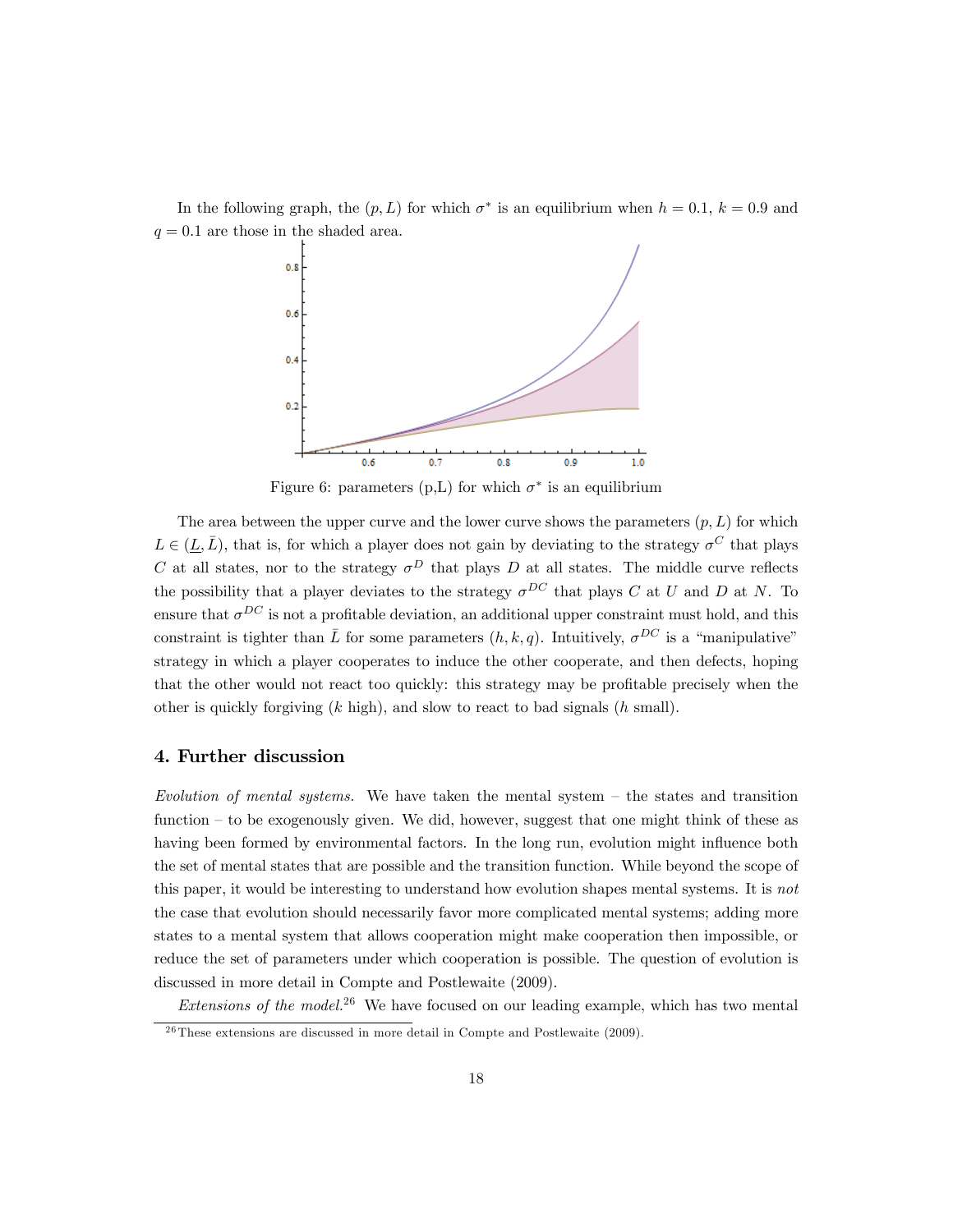states. Compte and Postlewaite (2009) show how the basic insights carry over to mental systems with more mental states. That paper also investigates extensions of the basic model that include implicit communication.

Direct utility from being in a mental state. There is no utility attached to mental states in our model; the states  $U$  and  $N$  are no more than collections of histories. It is straightforward to extend our model to the case in which utility is attached to states, or to particular transitions between states (going from upset to normal, for example).

Cooperation in larger groups. The basic structure and ideas in this paper can be extended to the case of many agents who are randomly matched. As is intuitive, the range of parameters for which cooperation is possible is smaller than in the two-person case because there is a longer time between a player's first defection and when he first meets opponents who do not cooperate as a result of his defection.27

Social norms. We have restricted attention to play in a prisoner's dilemma game to focus attention on the central ingredients of our model. It is straightforward to extend the basic idea to more general games, including asymmetric games. There may exist a "norm" that prescribes acceptable behavior for a wide variety of problems, with agents receiving noisy signals about whether their partner has followed the norm or not. Two-state mental systems will allow support of the norm in a manner similar to the cooperation that is possible in the model we analyze in this paper. Agents will follow a norm's prescriptions when they are in the "normal" state, and behave in their own self interest following observations that suggest their partner has violated the norm.

#### 4.1. Related literature

Although we have emphasized the difficulty in supporting cooperation when signals are private, there are monitoring structures for which cooperation is relatively easy to sustain. This can be the case when players' signals are *almost public*: for any signal a player receives, the probability that other players have received the same signal is close to one. Mailath and Morris (2002) then show that if players' strategies depend only on a finite number of past signals, the introduction of the small amount of noise into the players' signals doesn't matter, because each can predict very accurately what other players will next  $d\sigma$ <sup>28</sup>. This is in sharp contrast to our example. First, the signals that players get are not helpful in predicting the signal received by the other

 $27$  There is a literature that analyzes the possibility of cooperation when players are repeatedly randomly matched (Kandori (1992) and Okuno-Fujiwara and Postlewaite (1995)), but in these models, some public information is or becomes available to players.

<sup>&</sup>lt;sup>28</sup>When one moves away from almost public signal monitoring, beliefs about each other's past histories may begin to matter, and even checking that a candidate strategy profile is an equilibrium becomes difficult, even when the strategy can be represented as an automaton with a small number of states. Phelan and Skrzypacz (2006) address this issue. See also Kandori and Obara (2007) for a related treatment.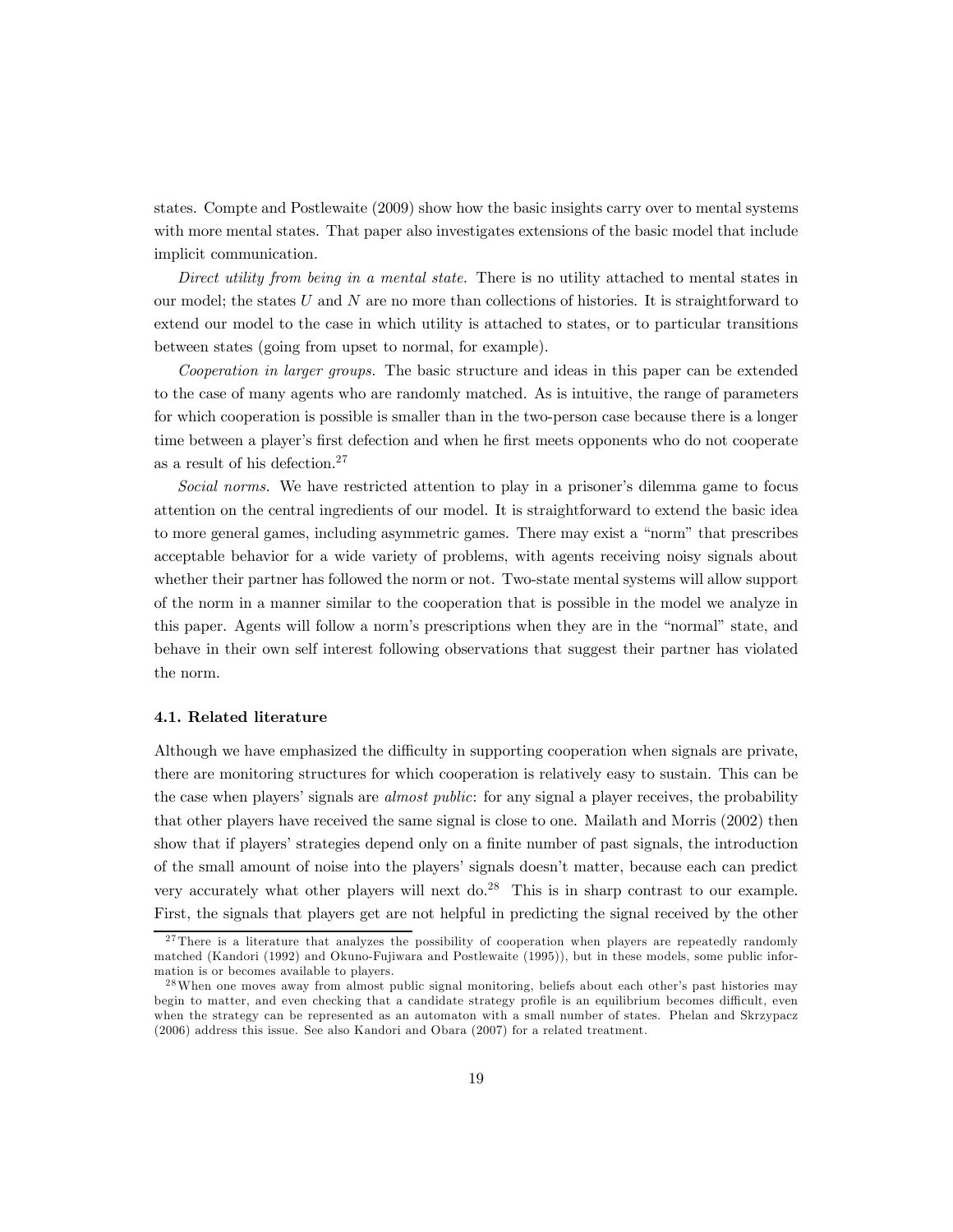player, and second, however accurate signals are, there are times (in state  $U$  for example) when a player may not be able to accurately predict what his opponent will do.<sup>29</sup>

As mentioned in the introduction, one branch of the repeated game literature aims at taking into account the complexity of strategies into account, assuming players use finite automata to implement their strategies.<sup>30</sup> The strategies that we consider can be represented as automata, yet we differ from this literature in several respects. First, in this literature players choose both the transition function and the mapping from states to actions, taking fixed only the number of states available given the automaton's size. In contrast, we take players' transition functions as fixed with players' choices being only the mapping from states to actions.<sup>31</sup> Second, to our knowledge, this literature does not consider games with private monitoring. Third, this literature used automata primarily as a tool to capture the complexity of a given strategy, while we emphasize the restriction on the set of strategies as a modelling device to capture the players' limited ability to tailor their behavior to the underlying parameters of the game. Fourth, our modeling strategy takes more seriously mental systems as being a plausible, if crude, model of the process by which players may interact, thereby shaping the restriction that we consider.

The model we study reduces to a dynamic game of a particular kind in which the underlying state is the profile of mental states.32 Most of the literature in dynamic games assumes that in each period, there is a state that is known to both players,  $33$  while in our model the state is partially known: each player only knows his own mental state.

Following Mobius (2001), there is an active literature on favor/gift exchange between two players. The payoff structure of the stage game is analogous to the gift exchange model that we consider, and in some of these models players may receive relevant private information (for example about the opportunity to do favors as in Abdulkadiroglu and Bagwell  $(2007)$ .<sup>34</sup> These papers, however, assume public observations (i.e. whether a favor has been made) that allow players to coordinate future play.

Finally, in a recent paper, Romero (2010) provides an interesting example which, at least at a formal level, bears some resemblance to ours: there is a restriction to a limited set of

<sup>&</sup>lt;sup>29</sup>This is because even as p gets close to 1, the probability  $Pr(s_2 = U \mid s_1 = U) = \phi_{UU}^{\sigma}/(\phi_{UU}^{\sigma} + \phi_{UN}^{\sigma})$  remains bounded away from 0 and 1.

<sup>&</sup>lt;sup>30</sup>The complexity of a player's strategy is defined to be the minimal size of a machine that can implement that strategy. See, e.g., Abreu and Rubinstein (1988) and Ben-Porath (1993)

<sup>&</sup>lt;sup>31</sup>There has also been work in single-person decision making problems that is analogous to the papers using automata to capture complexity costs. See Wilson (2004) and Cover and Hellman (1970) for such models of single-person decision problems and Monte (2007) for a strategic treatment of such models. While we take agents' transition functions as fixed, the focus of this literature is on characterizing the optimal transition rule.

<sup>&</sup>lt;sup>32</sup>We thank Eilon Solan for this observation. Dynamic games have the property that the structure of the continuation game varies with some underlying state. The dynamic nature of the game would be reinforced if we attached payoffs to being in a particular mental state.

 $33$ However see Altman et al.  $(2005)$ .

<sup>3 4</sup>Hauser and Hopenhayn (2008) analyze a similar model in continuous time.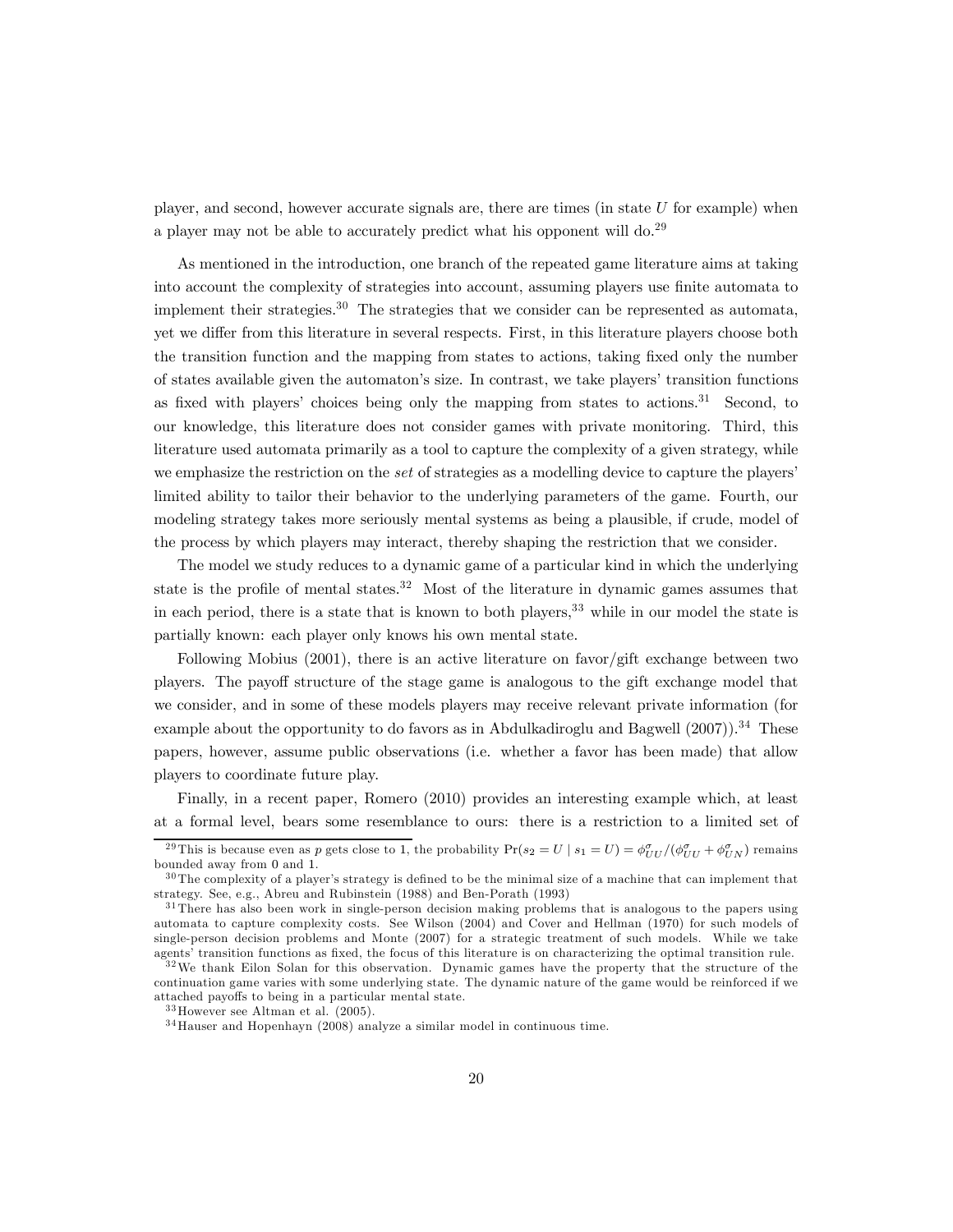automata that each individual may consider using (hence a limited set of strategies), and one of these automata (Win Stay Lose Shift) is an equilibrium in this restricted class.<sup>35</sup> This strategy facilitates recoordination when moves are simultaneous, but does poorly when players move in sequence: it would typically generate long sequences of miscoordinations after a bad signal.<sup>36</sup>

# 5. Appendix

#### Proof of Proposition 1

(i) In what follows, we define  $\mu = (1 - q)/q$ . Recall that  $\phi_j^D$  denotes the long run probability that player 2 is in state *j* when 1 defects at all states and 2 plays  $\sigma_2^*$ . We have:  $\phi_N^D = q + (1 - \sigma_2^D)$  $q(1-p)\phi_N^D$ , implying that

$$
\phi_N^D = \frac{q}{1 - (1 - q)(1 - p)} = \frac{1}{1 + \mu p}
$$

Similarly we have  $\phi_N^C = q + (1 - q)p\phi_N^C$ , implying that

$$
\phi_N^C = \frac{q}{1 - (1 - q)p} = \frac{1}{1 + \mu(1 - p)}
$$

Recall that  $\phi_{ij}$  denote the long-run probability that player 1 is in state  $i \in \{U, N\}$  while player 2 is in state j, under the candidate equilibrium  $\sigma^*$ . As we already explained, we have  $\phi_{NN}$  =  $q + (1 - q)p^2 \phi_{NN}$  implying that

$$
\phi_{NN} = \frac{q}{1 - (1 - q)p^2} = \frac{1}{1 + \mu(1 - p^2)}
$$

Next, we similarly have  $\phi_{UN} = (1 - q)(1 - p)\phi_{UN} + (1 - q)p(1 - p)\phi_{NN}$ ; implying that

$$
\phi_{UN} = \frac{\mu p(1-p)}{1 + \mu p} \phi_{NN},
$$

Using  $\bar{L} = \frac{\phi_N}{\phi_N^D} - 1$  and  $\underline{L} = \frac{1-\phi_N}{1-\phi_N^C} - 1$ , where  $\phi_N = \phi_{UN} + \phi_{NN}$ , one gets:

$$
\bar{L} = \mu(2p - 1)\phi_{NN} \text{ and } \underline{L} = \frac{p}{1 + p\mu}\bar{L}
$$

player 1's play and signals  $C$  y  $D$  y  $C$  y  $D$   $\overline{y}$   $D$   $\overline{y}$   $D$  y  $C$  y  $D$ player 2's play and signals  $C$  y  $D$   $\overline{y}$   $D$  y  $C$  y  $D$   $\overline{y}$   $D$  y

 $35$ Win Stay Lose Shift is an automaton that plays C after  $C\overline{y}$  or Dy, and D otherwise.

<sup>&</sup>lt;sup>36</sup>After an initial bad signal  $y$  (unfortunately) received by player  $\overline{1}$ , say, the most likely sequence of signals would lead to persistent miscoordination: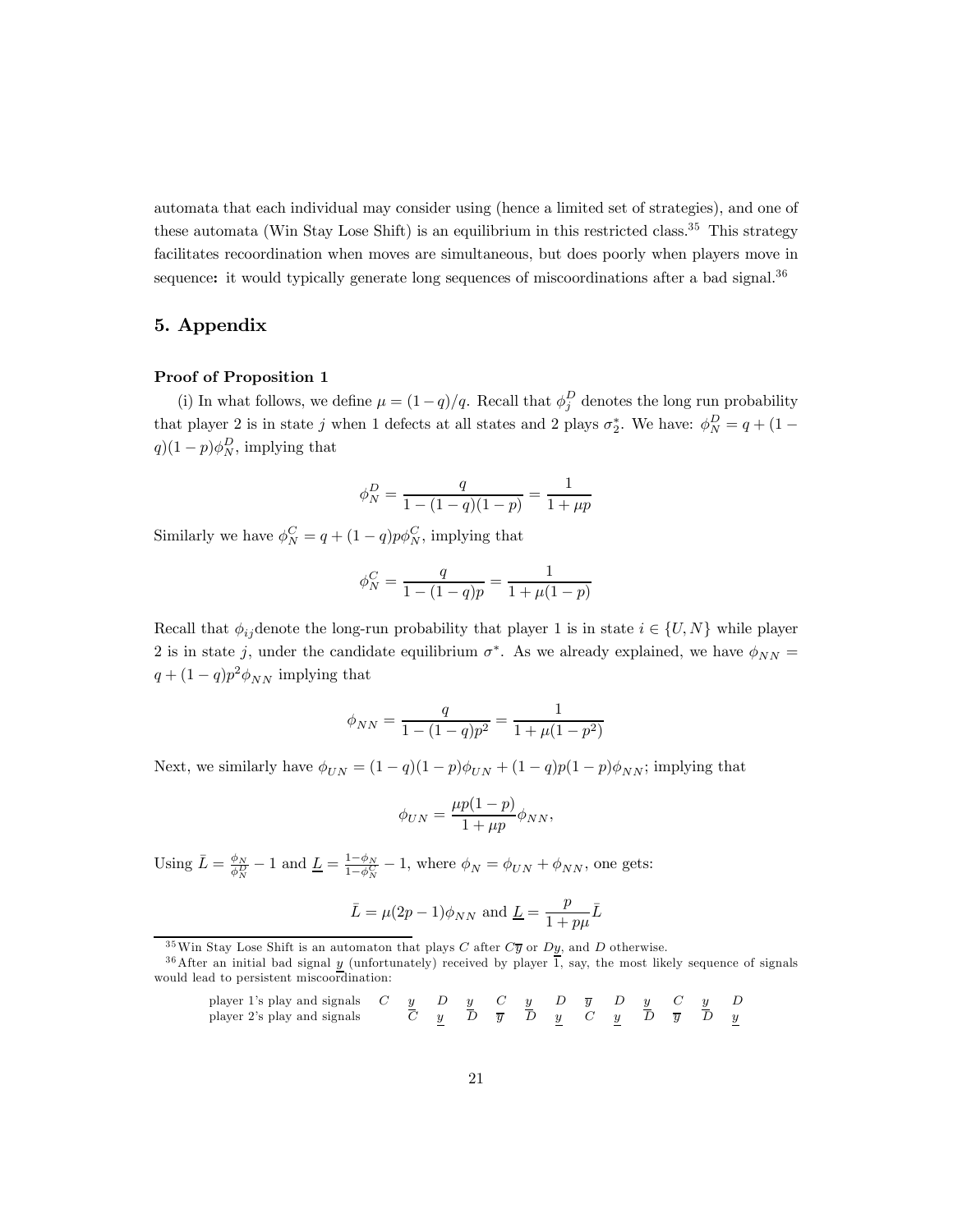This shows that  $\underline{L} < \overline{L}$ . Besides, since  $\phi_{NN}$  increases with p, and since  $\frac{p}{1+p\mu}$  increases with p, both  $\bar{L}$  and  $\underline{L}$  are increasing functions of  $p$ .

(ii) To prove that  $\sigma^* = (\sigma_1^*, \sigma_2^*)$  is an equilibrium, we need to check that the deviation to the strategy  $\tilde{\sigma}$  that plays D in N and C in U is not profitable. Call  $\tilde{\phi}$  the long run distribution over state profiles induced by  $(\tilde{\sigma}, \sigma_2^*)$ . We have:

$$
v_1(\widetilde{\sigma}, \sigma_2^*) = (1+L)\widetilde{\phi}_{NN} + \widetilde{\phi}_{UN} - L\widetilde{\phi}_{UU}.
$$

We wish to compare the gain  $v_1(\tilde{\sigma}, \sigma_2^*)$  from following  $\tilde{\sigma}$  to the gain  $v_1(\sigma^C, \sigma_2^*)$  from always cooperating. Since  $v_1(\sigma^C, \sigma_2^*) = \phi_N^C - L\phi_U^C$ ,  $\sigma^C$  is better whenever (letting  $\widetilde{\phi}_N = \widetilde{\phi}_{NN} + \widetilde{\phi}_{UN}$ ):

$$
(\widetilde{\phi}_{NN}-\widetilde{\phi}_{UU}+\phi^C_U)L<\phi^C_N-\widetilde{\phi}_N
$$

We show below that for any  $L < \overline{L}$  the above inequality holds, implying that  $\tilde{\sigma}$  is not a profitable deviation when  $L < \overline{L}$ .

To do that, we define  $L^* = (\phi_N^C - \tilde{\phi}_N)/(\tilde{\phi}_{NN} - \tilde{\phi}_{UU} + \phi_U^C)$  and compute the long run probabilities  $\phi$ . These probabilities satisfy:

$$
\widetilde{\phi}_{NN} = q + (1 - q)p(1 - p)\widetilde{\phi}_{NN} = \frac{1}{1 + \mu(1 - p(1 - p))}
$$
\n
$$
\widetilde{\phi}_{NU} = (1 - q)[(1 - p)\widetilde{\phi}_{NU} + p^2 \widetilde{\phi}_{NN}] = \frac{\mu p^2}{1 + \mu p} \widetilde{\phi}_{NN}
$$
\n
$$
\widetilde{\phi}_{UN} = (1 - q)[p\widetilde{\phi}_{UN} + (1 - p)^2 \widetilde{\phi}_{NN}] = \frac{\mu(1 - p)^2}{1 + \mu(1 - p)} \widetilde{\phi}_{NN}
$$
\n
$$
\widetilde{\phi}_{UU} = 1 - \widetilde{\phi}_{NN} - \widetilde{\phi}_{NU} - \widetilde{\phi}_{UN}
$$

Using  $1/\phi_N^C = 1 + \mu(1 - p)$  and  $1/\phi_{NN} = 1 + \mu(1 - p^2)$ , one easily obtains:

$$
\frac{\phi_N^C - \widetilde{\phi}_N}{\phi_N^C \widetilde{\phi}_{NN}} = \mu(2p - 1) \text{ and } (5.1)
$$

$$
\frac{\phi_{NN} + \phi_{NU}}{\phi_N^C \widetilde{\phi}_{NN}} - \frac{1}{\phi_{NN}} = \frac{\mu p}{1 + \mu p} (2p - 1) \tag{5.2}
$$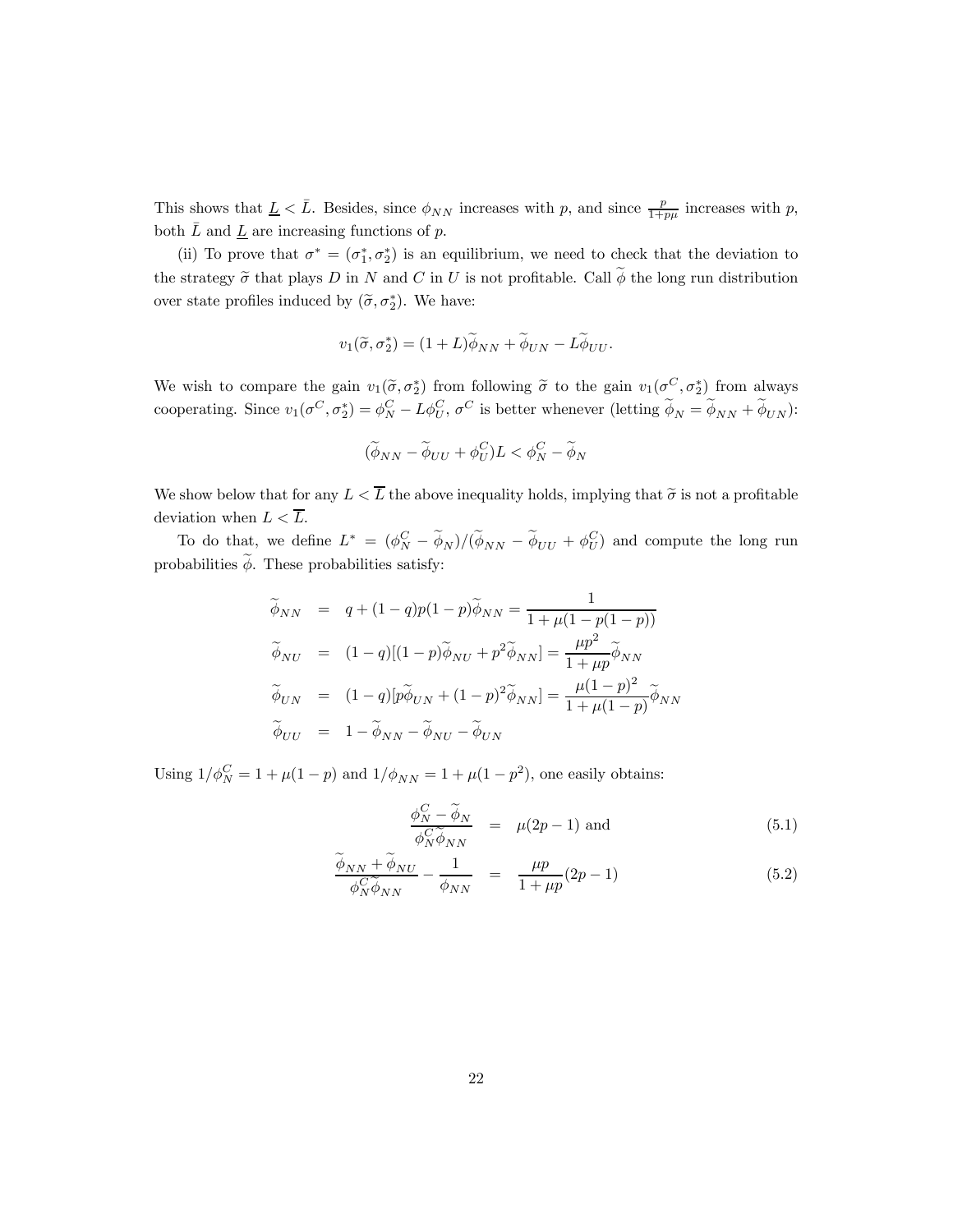Next we use  $\widetilde{\phi}_{NN} - \widetilde{\phi}_{UU} + \phi_U^C = \widetilde{\phi}_N - \phi_N^C + \widetilde{\phi}_{NN} + \widetilde{\phi}_{NU}$ , and equation (5.1) and (5.2) to write:

$$
\frac{\mu(2p-1)}{L^*} - \frac{\mu(2p-1)}{\overline{L}} = \mu(2p-1)[\frac{\widetilde{\phi}_{NN} + \widetilde{\phi}_{NU}}{\phi_N^C - \widetilde{\phi}_N} - 1] - \frac{1}{\phi_{NN}} \n= \frac{\widetilde{\phi}_{NN} + \widetilde{\phi}_{NU}}{\phi_N^C \widetilde{\phi}_{NN}} - \frac{1}{\phi_{NN}} - \mu(2p-1) \n= -\frac{1 - p + \mu p}{1 + \mu p} \mu(2p - 1) < 0. \quad Q.E.D.
$$

#### Proof of Proposition 2

For each player *i*, the feasible strategies are  $\sigma_i^C$  (cooperate in both states),  $\sigma_i^D$  (defect in both states),  $\sigma_i^*$  (cooperate in N and defect in  $U$  – this induces Tit-for-Tat), and  $\hat{\sigma}_i$  (the manipulative strategy that cooperates in U and defects in N). The value for player 1 from following  $\sigma_i$  when player 2 follows  $\sigma_2$  is denoted  $v(\sigma_1, \sigma_2)$ . We will show that  $v(\sigma_1^*, \sigma_2^*)$  can be expressed as an average of the values  $v(\sigma, \sigma_2^*)$  for  $\sigma \in {\{\sigma_1^C, \sigma_1^D, \hat{\sigma}_1\}}$ . From this we shall conclude that  $(\sigma_1^*, \sigma_2^*)$ may only be an equilibrium if all strategies yield the same payoff.

In a given period, player 1's expected payoff only depends on his current action  $a$  and his previous action  $a'$ . Define this payoff by  $w_{a'a}^*$ . There are 4 such values. For example,  $w_{CC}^* = p + (1 - p)(-L)$  and  $w_{DD}^* = (1 - p)(1 + L)$ . Any strategy  $\sigma$  by player 1 generates a weighted average of these payoffs, where the weights correspond to the long-run frequencies of each pair  $a'a$ . Denote by  $\alpha_{a'a}^{\sigma}$  these weights when player 1 follows  $\sigma$ . For player 1, the value  $v(\sigma, \sigma_2^*)$  from following  $\sigma$  can thus be written:

$$
v(\sigma, \sigma_2^*) = \sum_{a',a} \alpha_{a'a}^{\sigma} w_{a'a}^* \tag{5.3}
$$

When player 1 follows  $\sigma_1^C$ , only  $\alpha_{CC}^{\sigma}$  is positive, so  $v(\sigma_1^C, \sigma_2^*) = w_{CC}^*$ . Similarly,  $v(\sigma_1^D, \sigma_2^*) =$  $w_{DD}^*$ . When player 1 follows  $\sigma_1^*$  or  $\hat{\sigma}_1$ , any CD must eventually be followed by a DC, so in either case we must have:  $\alpha_{CD}^{\sigma} = \alpha_{DC}^{\sigma}$ . Defining  $w^* \equiv \frac{1}{2}(w_{CD}^* + w_{DC}^*)$ , (5.3) may be rewritten as:

$$
v(\sigma, \sigma_2^*) = \alpha_{CC}^{\sigma} w_{CC}^* + \alpha_{DD}^{\sigma} w_{DD}^* + (1 - \alpha_{CC}^{\sigma} - \alpha_{DD}^{\sigma}) w^* \tag{5.4}
$$

For the particular payoff structure assumed, one can check that  $w^* = 1/2$ .<sup>37</sup> We thus have:

$$
\max w_{CC}^*, w_{DD}^* \ge (w_{CC}^* + w_{DD}^*)/2 = 1/2 = w^*
$$
\n(5.5)

<sup>&</sup>lt;sup>37</sup>We have  $w_{CD}^* = p(1 + L)$ ,  $w_{DC}^* = 1 - p - pL$ , thus  $w^* = 1/2$ . We also have  $w_{CC}^* = p + (1 - p)(-L)$  and  $w_{DD}^* = (1 - p)(1 + L)$  so  $(w_{CC}^* + w_{DD}^*)/2 = 1/2 = w^*$ .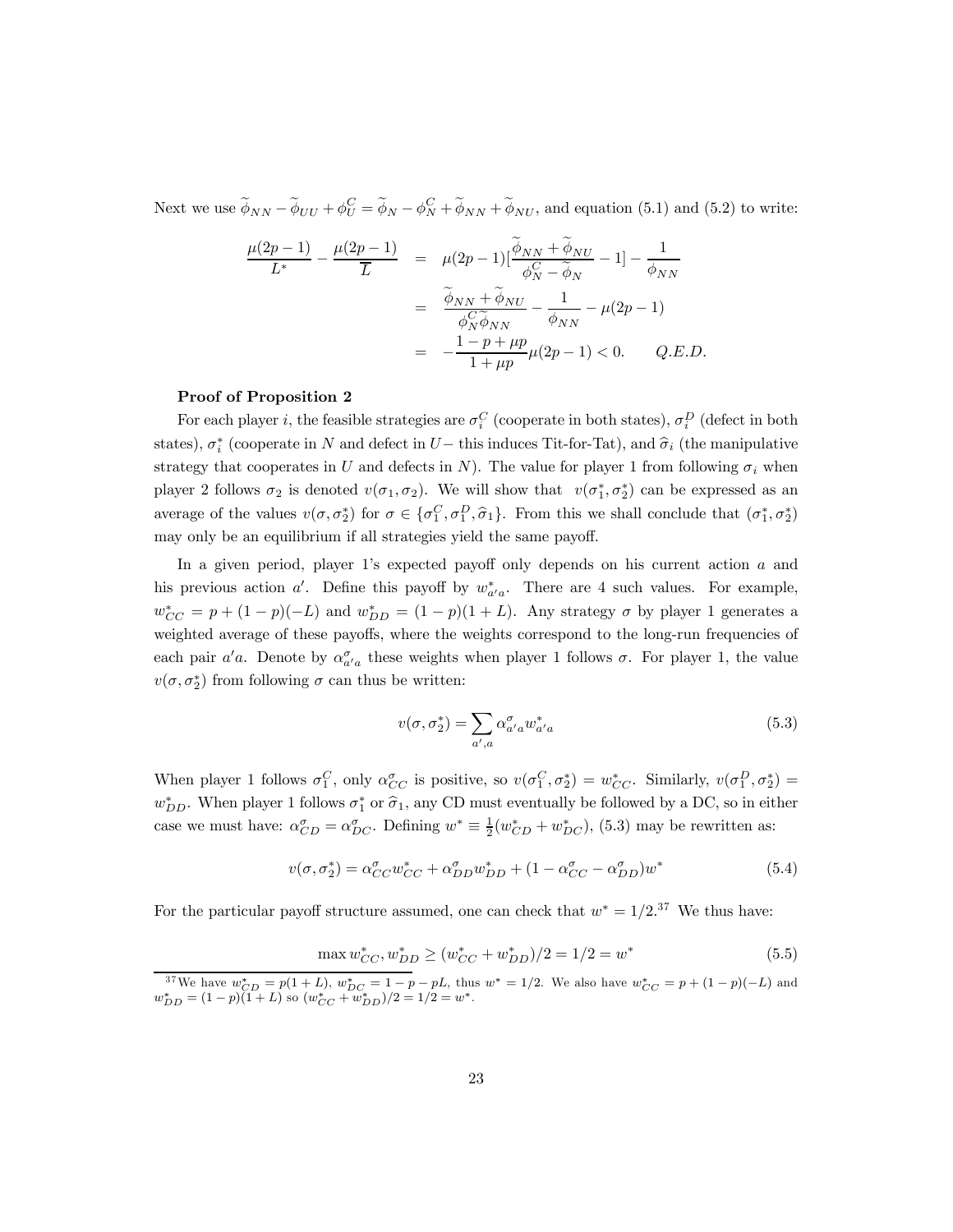which immediately implies that  $(\sigma_1^*, \sigma_2^*)$  may only be an equilibrium if (5.5) holds with an equality, requiring  $p = 1 - 1/(2(1 + L))$ . But the result holds for more general payoff structures. One may use (5.4) to write:

$$
v(\sigma_1^*, \sigma_2^*) = \rho_C v(\sigma_1^C, \sigma_2^*) + \rho_D v(\sigma_1^D, \sigma_2^*) + (1 - \rho_C - \rho_D) v(\hat{\sigma}_1, \sigma_2^*)
$$
  
with 
$$
\rho_a = \frac{\alpha_{a,a}^{\sigma_1^*}(1 - \alpha_{a'a'}^{\hat{\sigma}_1}) - \alpha_{a,a}^{\hat{\sigma}_1}(1 - \alpha_{a'a'}^{\sigma_1^*})}{1 - \alpha_{aa}^{\hat{\sigma}_1} - \alpha_{a'a'}^{\hat{\sigma}_1^*}}
$$
 for  $a = C, D$  and  $a' \neq a$ 

The coefficients  $\rho_C$ ,  $\rho_D$  and  $1 - \rho_C - \rho_D$  are all positive because when  $p > 1/2$ , we have:<sup>38</sup>

$$
\alpha_{CC}^{\sigma_1^*} > \alpha_{CC}^{\hat{\sigma}_1}
$$
 and  $\alpha_{DD}^{\sigma_1^*} > \alpha_{DD}^{\hat{\sigma}_1}$ 

The strategy  $\sigma_1^*$  may thus only be optimal if all strategies yield the same payoffs.

To complete the proof, we need to check that no other profile involving cooperation can be an equilibrium. It is obvious that  $\sigma^C$  cannot be part of an equilibrium. Assume now that player 2 plays  $\hat{\sigma}_2$ , and define as above the payoffs  $\hat{w}_{a'a}$  obtained by player 1. It is easy to check that  $\hat{w}_{DD} = p(1 + L)$  is the largest such payoff, hence that  $\sigma^D$  is a best response. Q.E.D.

#### Proof of Proposition 3.

Proposition 3 is an immediate corollary of a stronger result which we now state, and which applies to any mental system where transitions depend only on the signal received. Any mental system induces probabilities that a given player will switch from one state to the other, as a function of the action  $(C \text{ or } D)$  played by the other player. For transitions from N to U, we let:

$$
p_C = Pr(N \rightarrow U \mid C)
$$
 and  $p_D = Pr(N \rightarrow U \mid D)$ 

and for transitions from  $U$  to  $N$ :

$$
q_C = \Pr(U \to N \mid C)
$$
 and  $q_D = \Pr(U \to N \mid D)$ .

The following proposition holds:

**Proposition 4.** Assume  $p_D > p_C$  and  $q_C > q_D$ . Then  $\underline{L} < \overline{L}$  if and only if  $p_C + q_C > p_D + q_D.$ 

When  $p_D > p_C$  and  $q_C > q_D$ , the mental system has a Tit-for-Tat flavor: a player tends to become upset when his opponent defects, and forgiving when his opponent cooperates. Propo-

<sup>&</sup>lt;sup>38</sup>Intuitively, the manipulative strategy induces more frequent switches. It can actually be checked that  $\alpha_{a',a}^{\hat{\sigma}} =$ 1/4 for all  $a'a$ , and that  $\alpha_{CC}^{\sigma^*} = \alpha_{DD}^{\sigma^*} > 1/4$ .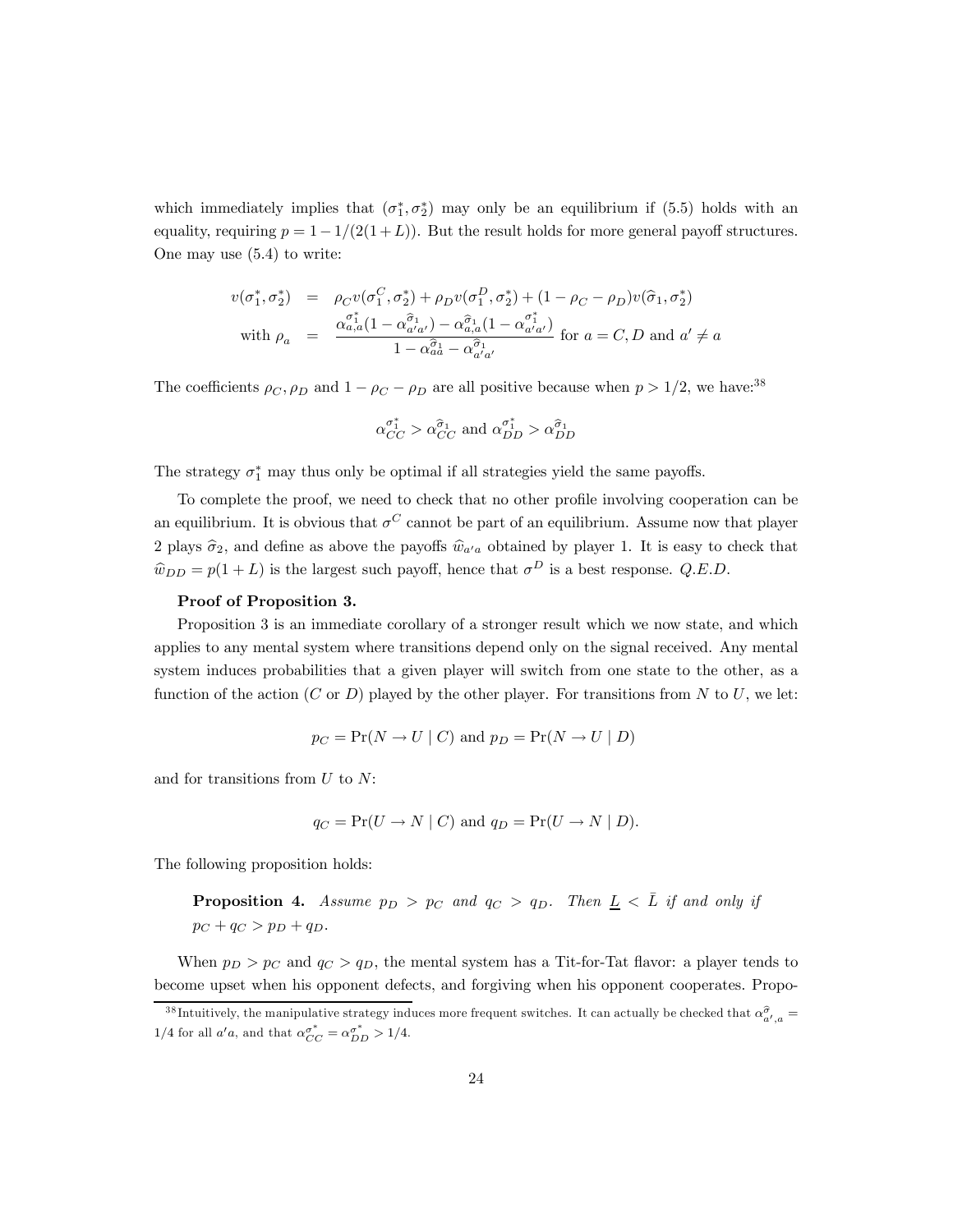sition 4 says that a necessary condition for such a mental system to support cooperation is that forgiveness induced by cooperation  $(q_C - q_D)$  is stronger than the deterioration induced by defection  $(p_D - p_C)$ . Proposition 3 is a corollary of Proposition 4 because given our assumption about the mental system, we have:

$$
p_C = (1 - q)(1 - p)h \text{ and } p_D = (1 - q)ph
$$
  

$$
q_C = q + (1 - q)pk \text{ and } q_D = q + (1 - q)(1 - p)k
$$

so when  $p > 1/2$  and  $0 < h < k$ , all the conditions of Proposition 4 are satisfied.

**Proof:** We need to compute  $\phi_N^D$ ,  $\phi_N^C$  and  $\phi_N$  and check whether and when  $\Delta \equiv \frac{\phi_N}{1-\phi_N^C} - \frac{\phi_N^D}{1-\phi_N^C}$  is positive. The long-run probabilities  $\phi_N^C$  and  $\phi_N^D$  are easy to compute. We have  $\phi_N^C = (1-\phi_N^C$  $p_C)\phi_N^C + q_C(1 - \phi_N^C)$ , which yields:

$$
\phi_N^C = \frac{q_C}{q_C + p_C}.
$$

Similarly, we have  $\phi_N^D = (1 - p_D)\phi_N^D + q_D(1 - \phi_N^D)$ , implying that:

$$
\phi_N^D = \frac{q_D}{q_D + p_D}
$$

 $\ddot{\phantom{0}}$ 

To compute  $\phi_N = \phi_{NN} + \phi_{UN}$ , we have to find a probability vector  $\phi = (\phi_{NN}, \phi_{NU}, \phi_{UN}, \phi_{UU})$ which is fixed point of:

$$
\phi = \phi.M \text{ where } M = \begin{pmatrix} (1 - pc)^2 & (1 - pc)p_C & pc(1 - pc) & (pc)^2 \\ (1 - p_D)q_C & (1 - p_D)(1 - q_C) & p_Dq_C & p_D(1 - q_C) \\ q_C(1 - p_D) & p_Dq_C & (1 - p_D)(1 - q_C) & p_D(1 - q_C) \\ (q_D)^2 & q_D(1 - q_D) & (1 - q_D)q_D & (1 - q_D)^2 \end{pmatrix}.
$$
\n(5.6)

Define  $X = 2 - p_C - q_D$  and  $Y = (p_D - p_C)q_C + p_D(q_C - q_D)$ . Note that both X and Y are positive under the assumption of the Proposition. One can check that the vector  $y =$  $(y_{NN}, y_{NU}, y_{UN}, y_{UU})$  defined by:

$$
y_{NN} = q_D(q_C X - Y)
$$
  
\n
$$
y_{NU} = y_{UN} = q_D p_C X
$$
  
\n
$$
y_{UU} = p_C(p_D X - Y)
$$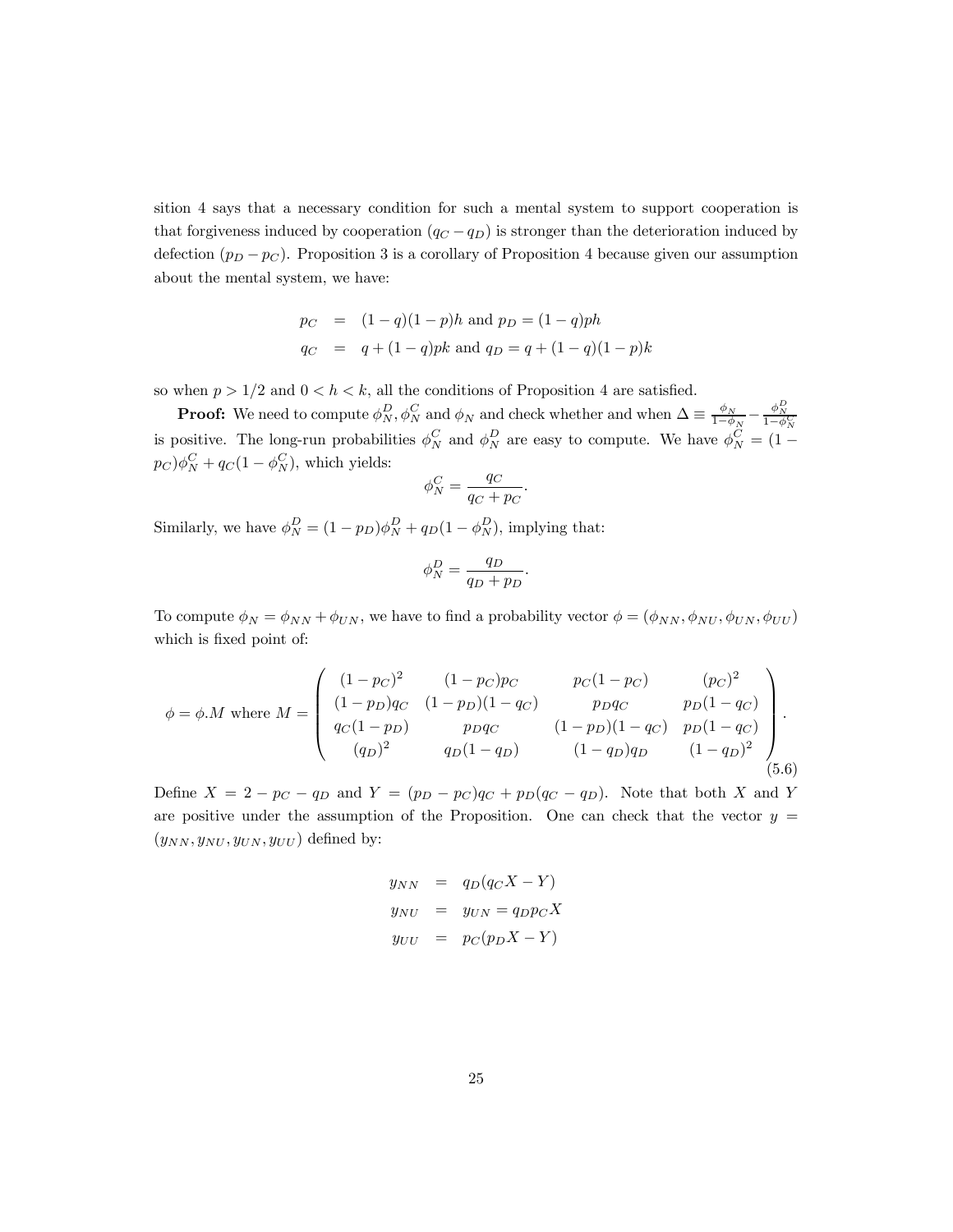solves (5.6), so  $\phi = \alpha y$  for some normalizing constant  $\alpha$ . Thus we have:

$$
\frac{\phi_N}{1 - \phi_N} = \frac{y_{NN} + y_{NU}}{y_{UN} + y_{UU}} = \frac{q_D (p_C + q_C)X - Y}{p_C (p_D + q_D)X - Y}
$$
 and  

$$
\frac{\phi_N^D}{1 - \phi_N^C} = \frac{q_D p_C + q_C}{p_C p_D + q_D}
$$

Since X and Y are positive, the difference  $\Delta$  is positive if and only if  $p_C + q_C > p_D + q_D$ .

# 6. Bibliography

Abdulkadiroglu, Atila and Kyle Bagwell [2007], "Trust, Reciprocity and Favors in Cooperative Relationships," mimeo, Columbia University.

Abreu, D. [1986], "Extremal Equilibria of Oligopolistic Supergames", Journal of Economic Theory, 39, 191-225.

Abreu, D. [1988], "On the Theory of Infinitely Repeated Games with Discounting", Econometrica , 56, 383-396.

Abreu, Dilip, David Pearce and Ennio Stacchetti [1990], "Toward a Theory of Discounted Repeated Games with Imperfect Monitoring," Econometrica 58, 1041-1063.

Abreu, D. and A. Rubinstein [1988], "The Structure of Nash Equilibrium in Repeated Games with Finite Automata," Econometrica, 56, No. 6, 1259-1281.

Altman, E., K. Avrachenkov, R. Marquez and G. Miller [2005], "Zero-Sum Constrained Stochastic Games with Independent State Processes," Mathematical Methods of Operations Research 62, 375-386.

Aumann, R., [1981], Survey of repeated games, in "Essays in Game Theory and Mathematical Economics in Honor of Oskar Morgenstern," pp. 11-42, Bibliograph. Inst., Zurich.

Bagwell, K. [1995], "Commitment and Observability in Games", Games and Economic Behavior, 8, pp 271-280.

Ben-Porath, E. [1990], "The Complexity of Computing a Best Response Automaton in Repeated Games with Mixed Strategies", Games and Economic Behavior 2 1-12.

Ben-Porath, E. [1993], "Repeated Games with Finite Automata," Journal of Economic Theory, 59, 17-32.

Cohen, D., R. E. Nisbett, B. Bowdle and N. Schwartz [1996], "Insult, Aggression, and the Southern Culture of Honor: An 'Experimental Ethnography'," Journal of Personality and Social Psychology 70, 945-960.

Compte, O. [1998], "Communication in Repeated Games with Imperfect Private Monitoring", Econometrica, Vol. 66, pp. 597-626.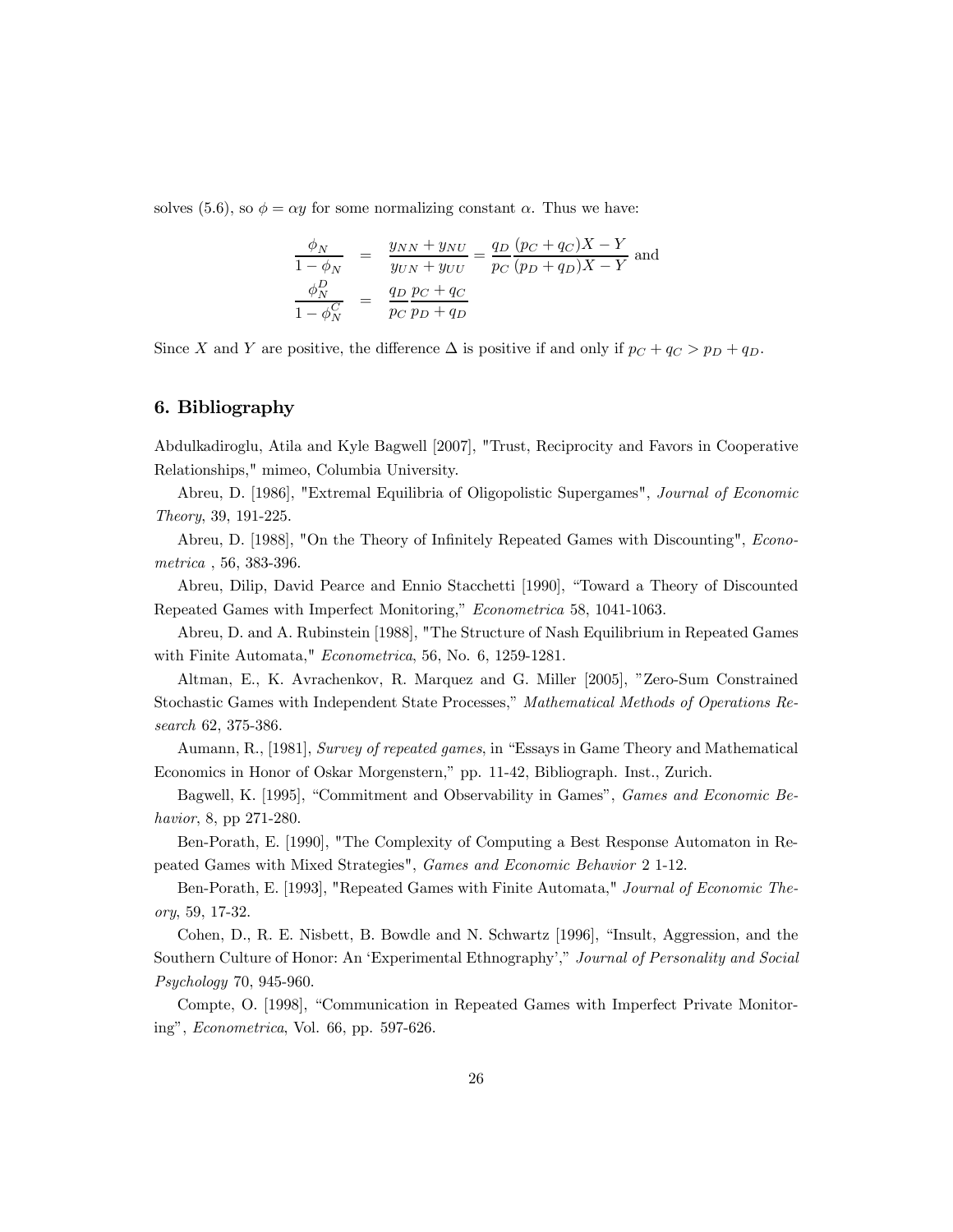Compte, O. [2002], "On Sustaining Cooperation without Public Observations," Journal of Economic Theory, Vol. 102, pp. 106-150.

Compte, O. and A. Postlewaite [2009], "The Extent of Cooperation," mimeo, University of Pennsylvania.

Compte, O. and A. Postlewaite [2012], "Strategy restrictions and Limited knowledge", mimeo.

Compte, O. and A. Postlewaite [2013], "Belief Free Equilibria," mimeo, University of Pennsylvania.

Cover, T. and M. Hellman [1970], "Learning with Finite Memory," Annals of Mathematical Statistics 41, 765-782.

Ely, J. C. and J. Välimäki [2002], "A Robust Folk Theorem for the Prisoner's Dilemma," J. Economic Theory 102, 84—105.

Gilboa, I. [1988]. "The Complexity of Computing Best-Response Automata in Repeated Games," Journal of Economic Theory, 45, 342-352.

Kalai, E. and W. Stanford [1988], "Finite Rationality and Interpersonal Complexity in Repeated Games", Econometrica , 56, 397-410

Kalai, E., D. Samet and W. Stanford [1988], "A Note on Reactive Equilibria in the Discounted Prisoner's Dilemma and Associated Games", International Journal of Game Theory, 17, 177-186

Hauser, C. and H. Hopenhayn [2008], "Trading Favors: Optimal Exchange and Forgiveness," mimeo, UCLA.

Kandori, M. [1992], "Social Norms and Community Enforcement," Review of Economic Studies, Vol. 59, pp. 63-80.

Kandori, M. and H. Matsushima [1998], "Private Observation, Communication and Collusion," Econometrica, Vol. 66, 627-652.

Kandori, M., and I. Obara [2007], "Finite State Equilibria in Dynamic Games," mimeo.

Mailath, G. and S. Morris [2002], "Repeated Games with Almost-Public Monitoring," Journal of Economic Theory, 102, 189-228.

Mobius, M. [2001], "Trading Favors," mimeo, Harvard University.

Monte, D. [2007], "Reputation and Bounded Memory: A Theory of Inertia and Skepticism," mimeo.

Neyman, A. [1985], "Bounded Complexity Justifies Cooperation in the Finitely Repeated Prisoner's Dilemma," Economics Letters. 19:227—229.

Neyman, A. [1998], "Finitely Repeated Games with Finite Automata," Mathematics of Operations Research , 23, 513-552

Okuno-Fujiwara, M. and A. Postlewaite [1995], "Social Norms in Matching Games," Games and Economic Behavior, Vol. 9, pp 79-109.